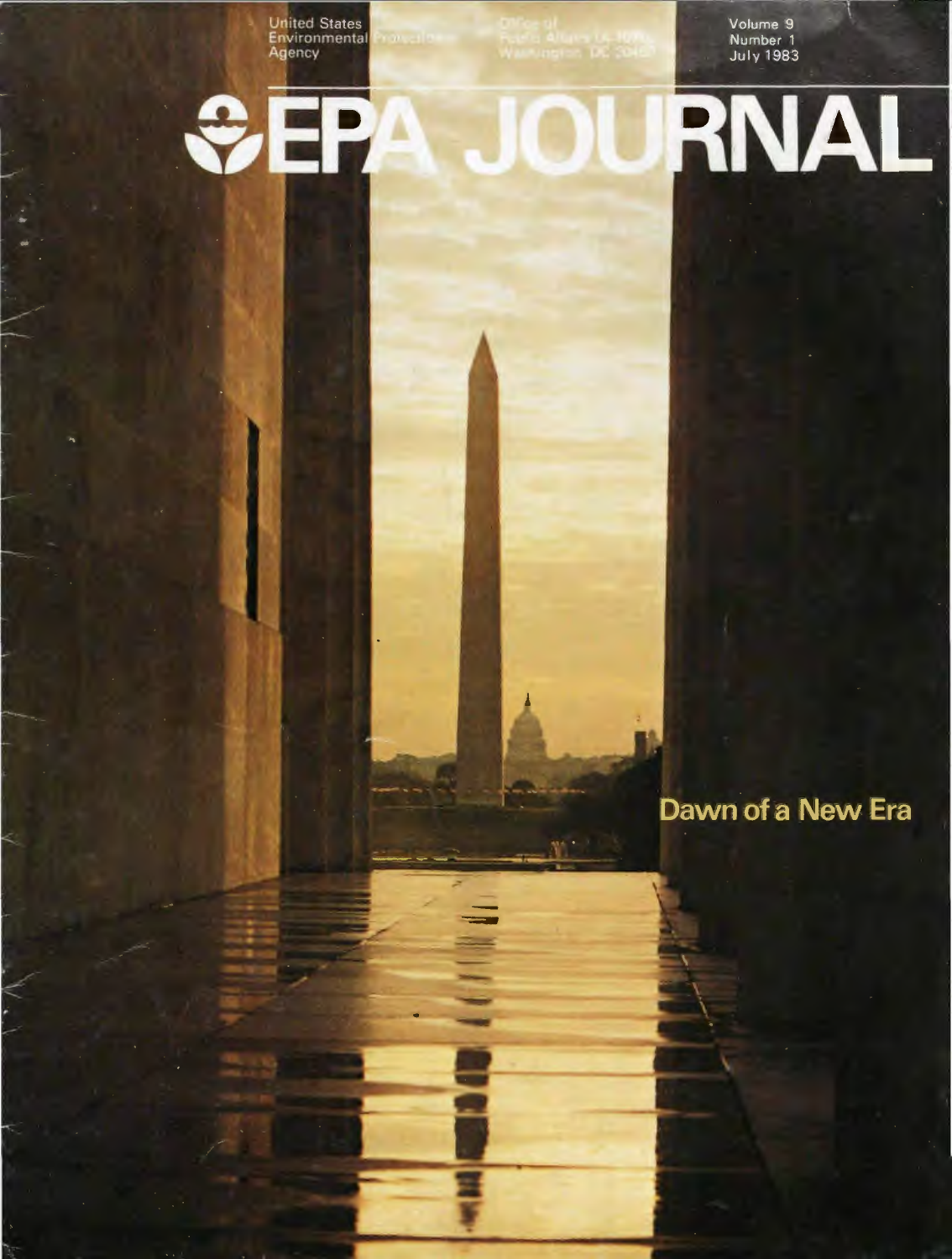### **Charting a New Course**

"You have my total support in your difficult job of enforcing and administering our Nation's environmental protection laws. " - President Ronald Reagan to William D. Ruckelshaus et the nationally-televised swearing-in ceremony for EPA 's new administrator May 18, 1983.

Along with this assurance of vigorous support, the President also assigned EPA's leader the responsibility "to accomplish our goal: the protection of the health and well-being of the American people."

The President told Ruckelshaus that "I'm counting on you, in your daily performance of your duty, to reaffirm this Administration's firm commitment to a sound and safe environmentand an EPA that is trusted and respected by all."

Buoyed by this Presidential backing and a 97-0 confirmation vote from the United States

Senate, Administrator Ruckelshaus began his second term at EPA, the agency he organized in 1970 and led until 1973.

In this issue of EPA Journal, we take a look at EPA's new priorities outlined by the President at the swearing-in ceremony and in Administrator Ruckelshaus' public statements and testimony during confirmation hearings before the Senate Committee on the Environment and Public Works.

This issue includes articles on changes in leadership at the agency and new policies.

In addition, a photo essay on

wild birds illustrates one of the results of Ruckelshaus' first term at EPA. The bald eagle, our national symbol, and other creatures today have a better chance of survival because of the Administrator's 1972 action banning most uses of DDT.

In future issues, the Journal will report on fresh developments as the Agency sets out on a new course, with the objective of helping ensure a safer, cleaner environment for the American people and the world.

An ocean beach, part of the environment which millions of people are visiting this summer.

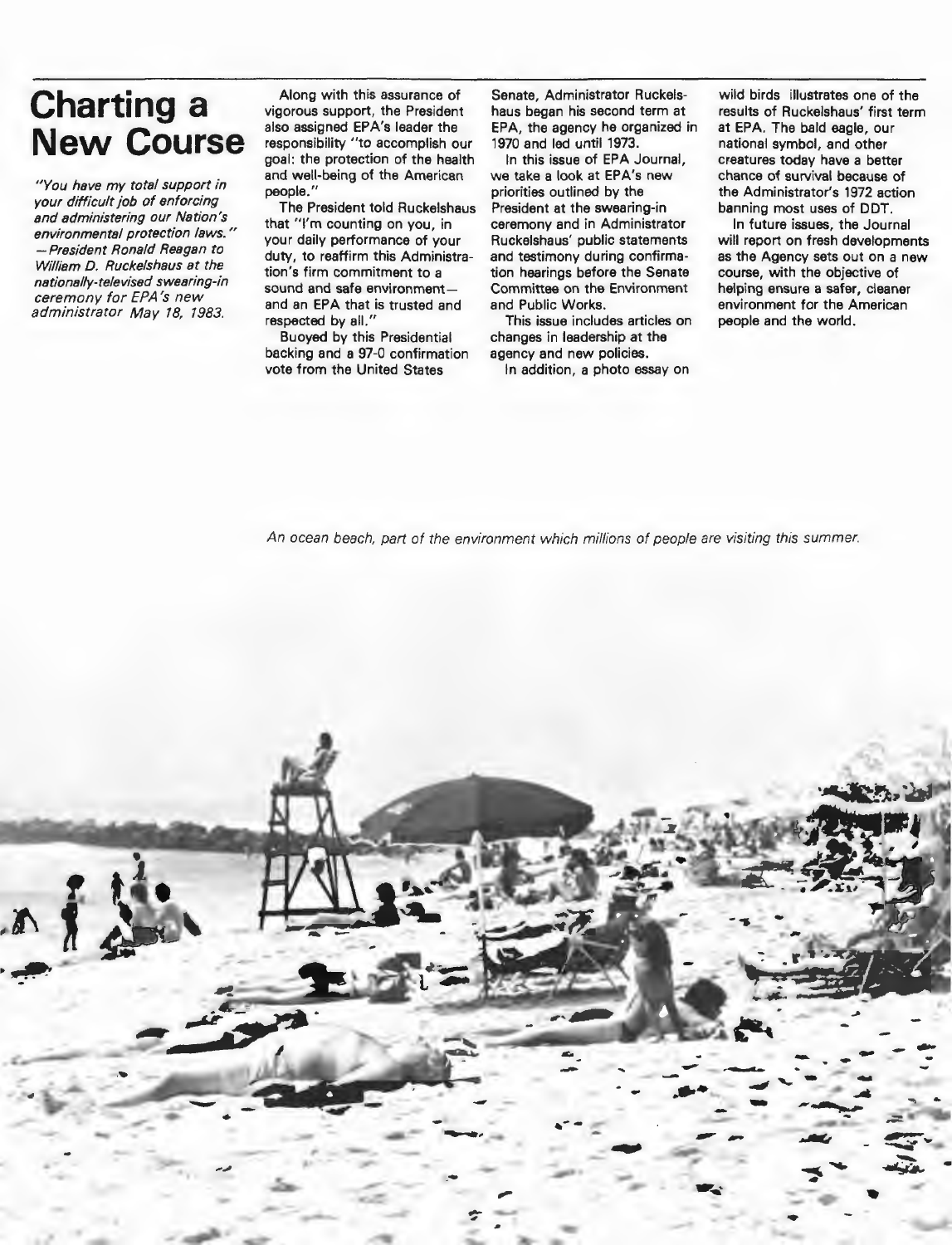United States Environmental Protection **Agency** 

Office of Public Affairs (A-107) Washington, DC 20460 Volume 9 Number 1 July 1983

### **&EPA JOURNAL**

William D. Ruckelahaus, Administrator William J. Ahlfeld, Director, Office of Public Affairs Charles D. Pierce, Editor

#### Articles

EPA is charged by Congress with protecting the Nation's land, air and water systems. Under a mandate of national environmental laws, the Agency strives to formulate and implement actions which lead to a compatible balance batween human activities and the ability of natural systems to support and nurture life.

The EPA Journal is published quarterly by the U.S. Environmental Protection Agency. The Administrator of EPA.has determined that the publication of this periodical is necessary in the transaction of the public business required by law of this Agency. Use of funds for printing this periodical has been approved by the Director of the Office of Management and Budget through 4/1184. Views expressed by authors do not necessarily reflect EPA policy. Contributions and inquiries should be addressed to the Editor (A-107). Waterside Mall, 401 M St., S.W., Washington, D.C. 20460. No permission necessary to reproduce contents except copyrighted photos and other materials.

The annual rate for subscribers in the U.S. for the quarterly EPA Journal is \$7 .50. The charge to subscribers in foreign countries is \$9.40 a year. The price of a single copy of the Journal is \$2.50 in this country and \$3. 75 if sent to a foreign country. Prices include mailing costs. Subscriptions to EPA Journal, as well as to other Federal Government magazines, are handled only by the U.S. Government Printing Office. Anyone wishing to subscribe to the Journal should fill in the form at right and enclose a check or money order payable to the Superintendent of Documents. The request should be mailed to: Superintendent of Documents, GPO, Washington, D.C. 20402.

| President Reagan Assigns<br><b>EPA Four Priority Tasks 2</b> | <b>Sunlight Policy Guides</b><br><b>EPA Officials</b><br>10 |
|--------------------------------------------------------------|-------------------------------------------------------------|
| Science, Risk                                                | Eagles, Other Birds Thrive                                  |
| and Public Policy 3                                          | After EPA's 1972 DDT Ban 12                                 |
| <b>Ruckelshaus Outlines</b>                                  | <b>Changes To Speed</b>                                     |
| Major Issues 6                                               | Hazardous Waste Program 14                                  |
| <b>New EPA Team Begins</b>                                   | How Many MPG?                                               |
| To Take Shape                                                | Let's Be Realistic                                          |
| 9                                                            | -15                                                         |

The Return of "An Extraordinary Public Servant"

Front Cover: Sunrise over Washing-ton as seen from the Lincoln Memorial with the Washington Monument and the U.S. Capitol in the background

Photo Credits: U.S. Fish and Wildlife Design Credits: Robert Flanagan,<br>Service, Photri, Steve Delaney, Phon Farrah, Service, Photri, Steve Delaney, Documerica.

### EPA JOURNAL Subscriptions

| State<br>Zip Code |
|-------------------|
|                   |
|                   |

 $\Box$ Payment enclosed

(Make check payable to Superintendent of Documents)

Dcharge to my Deposit Account No ..................... \_ ............ .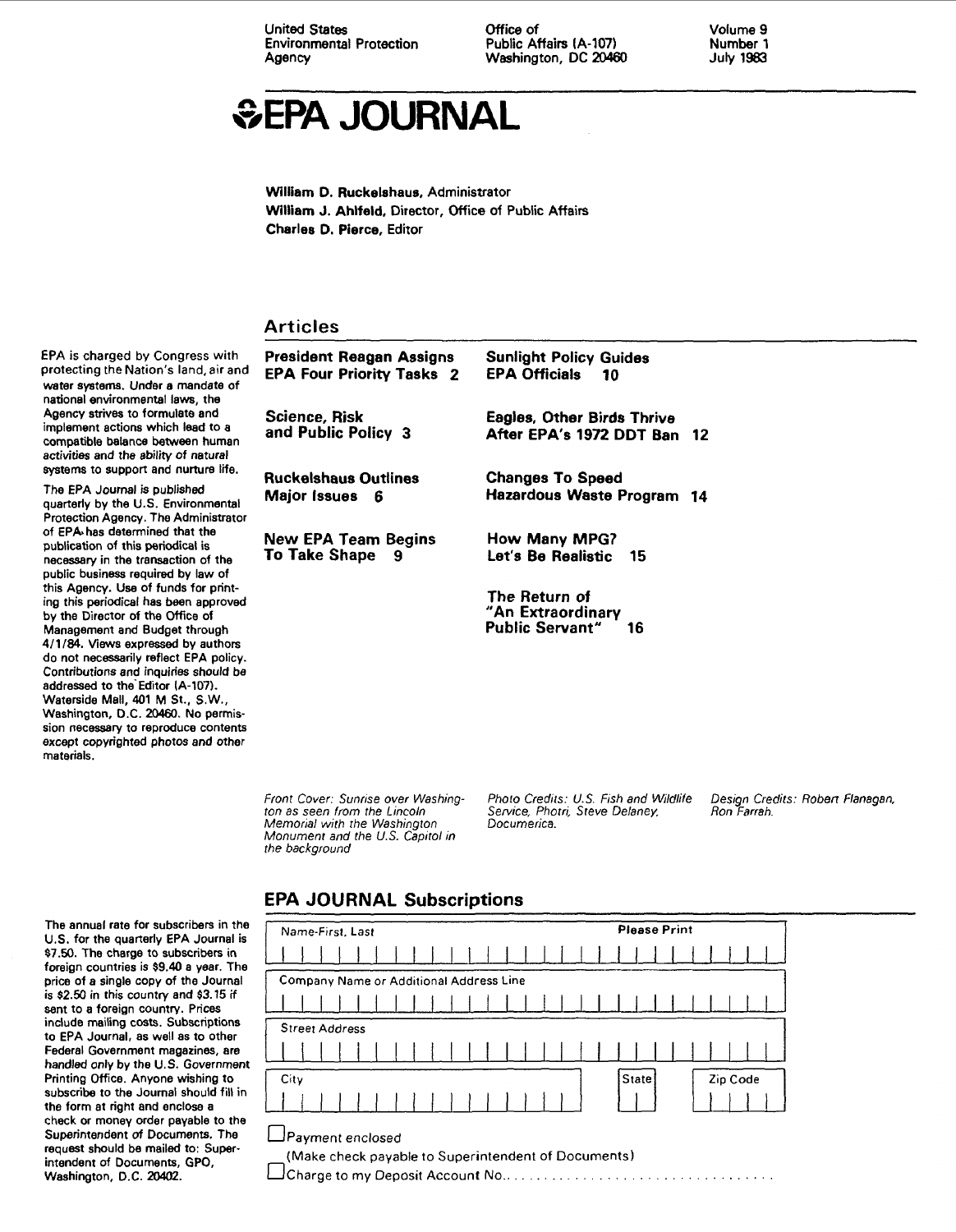## **President Reagan Assigns EPA Four Priority Tasks**

President Reagan has charged EPA to act promptly in four major areas: controlling acid rain, expediting Superfund cleanups, clarifying roles of the various levels of government, and vigorously enforcing environmental laws.

"We must do even more to protect and cleanse our environment," the President told Administrator William D. Ruckelshaus at his swearing-in ceremony May 18. President Reagan cited four "areas of immediate concern":

Acid rain: "First, many of us-both here and in Canada-are concerned about the harmful effects acid rain may be having on lakes and forests. I would like you to work with others in our Administration, with the Congress, and with State and local officials, to meet this issue head-on.

"At a time when spending in other areas must be curtailed, we have already asked for an increase of 112 percent in research funds for acid rain. People on both sides of the border must understand that we are doing what's right and fair in this area.'

Superfund: "Second, accelerate efforts to put the Superfund to good use, cleaning up those hazardous dumps that present an imminent or serious threat to human health. We've made progress-we must make still more. Let's pledge that no American will be held hostage or exposed to danger because of bureaucratic snafus or legal disputes over responsibility."

#### Federal, state, local authorities:

"Third... we need a sorting out process to determine the areas of authority between the various levels of government. I've always thought that protecting the environment was something in which the State and local governments could and should play an important role. When I was Governor of California I was proud that our State led the way in many aspects of this battle, including the laws concerning air pollution. I hope you can focus on this and provide us with a better idea of who is best equipped to handle specific areas of responsibility."



With William D. Ruckelshaus standing in the background, the President announces that he is nominating the former EPA Administrator to head EPA again.

Environmental laws: "Fourth, we must insure that the laws concerning this vital area continue to be vigorously enforced. We expect nothing less than full compliance with the letter and spirit of the law."

The President noted that "13 years ago, under another Republican administration, the EPA was formed to preserve and enhance the quality of America's most precious assets-our air, land, and water. Jts creation signaled a new awareness of the ecology and the impact of urbanization and industrialization on the quality of our lives.

"EPA was fortunate to have, as its first Administrator, an extraordinary public servant who gave direction and momentum to the fledgling environmental agency. His assignment, not an easy one, was performed with dedication, integrity and a balanced understanding of the Nation's needs. He soon became known-and with good reason -as 'Mr. Clean.'

''Today, at a time when we are opening a new chapter in the history of this agency, I cannot imagine anyone who is more qualified or better suited to be at the helm once again than 'Mr. Clean' - Bill Ruckelshaus." The President said that Ruckelshaus "helped set this Nation on a course we still follow today -a course that has brought many tangible signs of progress. The quality of air in the United States, especially in our cities, is better today than it was 13 years ago. Streams, rivers and lakes all across the country are becoming cleaner. Regulations are now in place that come to grips with the problems of hazardous waste disposal. Progress is being made in cleaning up the abandoned chemical dumpsites which mar the countryside."

With the leadership of Administrator Ruckelshaus "and the assistance of EPA's fine career professionals and with a good working relationship with State and local environmental agencies," the President said he was confident the health and well-being of the American people would be protected.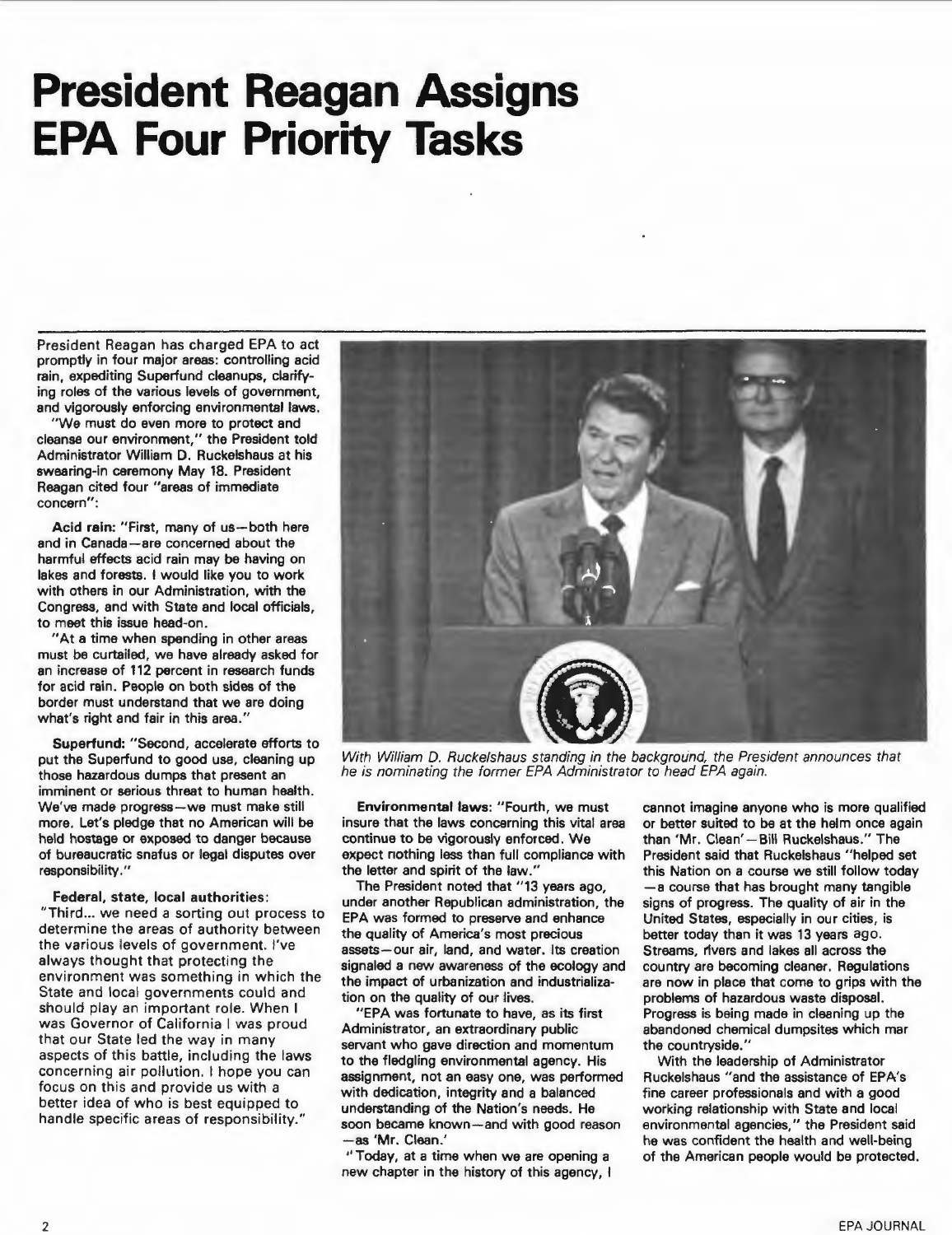# **Science, Risk, and Public Policy}),**  Pub

(Excerpts from remarks by EPA Administrator William D. Ruckelshaus to the National Academy of Sciences, June 22, 1983, in Washington, D. C.)

We are now in a troubled and emotional period for pollution control; many communities are gripped by something approaching panic and the public discussion is dominated by personalities rather than substance. It is not important to assign blame for this. I appreciate that people are worried about public health and about economic survival, and legitimately so, but we must all reject the emotionalism that surrounds the current discourse and rescue ourselves from the paralysis of honest public policy that it breeds.

It is no accident that  $I$  am raising this subject here in the house of science. I believe that part of the solution to our distress lies with the idea enshrined in this building, the idea that disciplined minds can grapple with ignorance, and sometimes win: the idea of science. We will not recover our equilibrium without a concerted effort to more effectively engage the scientific community.

Somehow our democratic technological society must resolve the dissonnance between science and the creation of public policy. Nowhere is this more troublesome than in the formal assessment of risk--the estimation of the association between the exposure to a substance and the incidence of some disease, based on scientific data.

Here is how the problem emerges at the Environmental Protection Agency. EPA is an instrument of public policy, whose mission is to protect the public health and environment in the manner laid down by its statutes. That manner is to set standards and enforce them; and our enforcement powers are strong and pervasive. But the standards we set, whether technology or health-related, must have a sound scientific base.

Science and the law are thus partners

at EPA, but uneasy partners. It's a shotgun wedding. The main reason for the uneasiness lies, I think, in the conflict between the way science really works and the public's thirst for certitude that is written into EPA's laws. Science, as you all know, thrives on uncertainty. The best young scientists flock into fields where great questions have been asked but nothing is known. The greatest triumph of a scientist is the crucial experiment that shatters the certainties of the past and opens up rich new pastures of ignorance.

 $B$ ut EPA's laws often assume, indeed demand, a certainty of protection greater than science can provide *at* the current state of knowledge. The laws do no more than reflect what the public believes and what it often hears from people with scientific credentials on the 6 o'clock news. The public thinks we know what all the bad pollutants are, *precisely* what adverse health or environmental effects they cause, how to measure them *exactly*  and control them *absolutely.* Of course, the public and sometimes the law are wrong, but not all wrong. We do know a lot about some pollutants and we have controlled them effectively using the tools of the Clean Air Act and the Clean Water Act. These are the pollutants for which the scientific community can set safe levels and margins of safety for sensitive populations. If this were the case for all pollutants, we could breathe more easily (in both senses of the phrase); but it is not so.

When I left EPA over 10 years ago as its first Administrator, we had the Clean Air Act, the Clean Water Act, a solid waste law, a pesticide law and laws to control radiation and noise. Yet to come

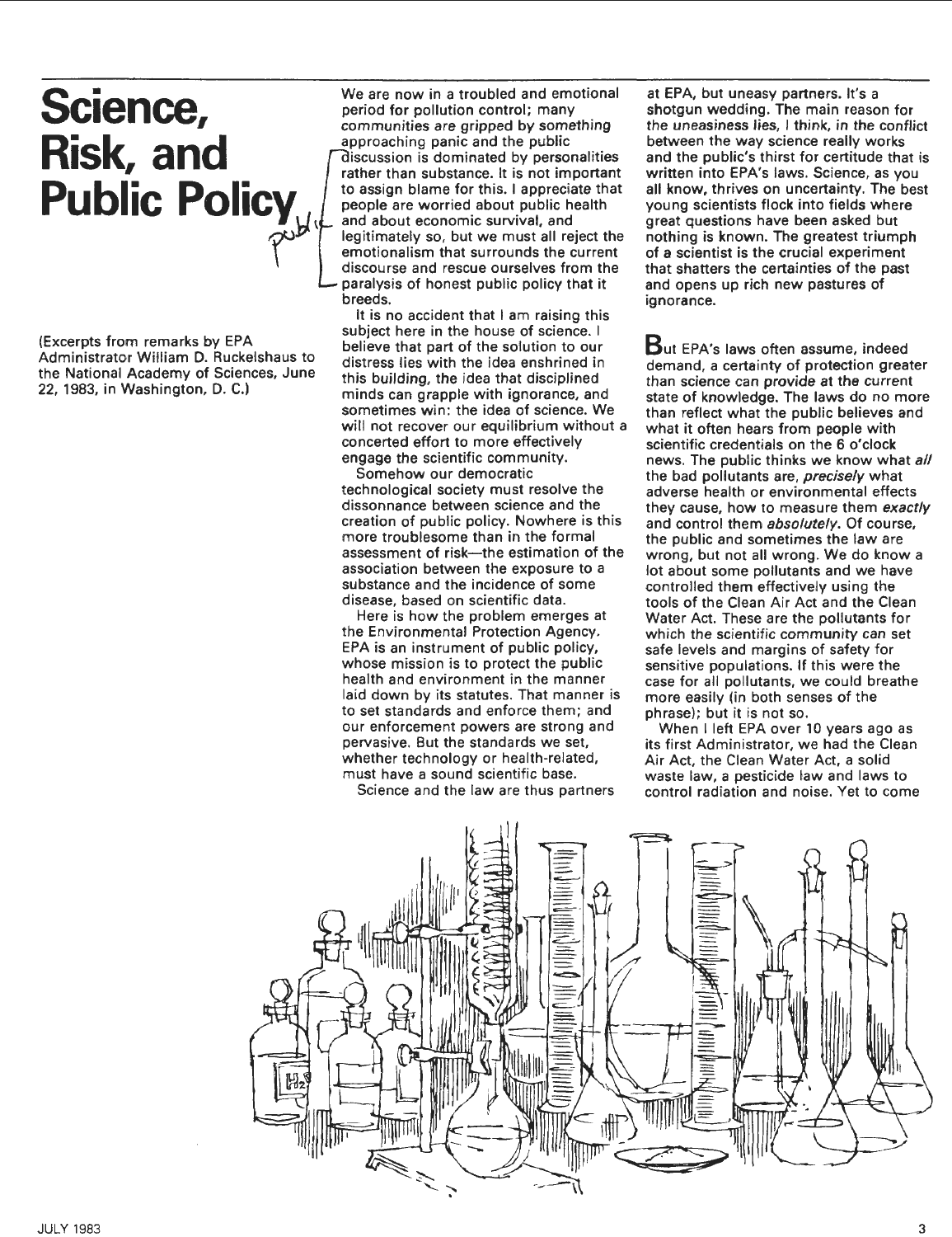were the myriad of laws to control toxic substances from their manufacture to their disposal-but that they would pass was even then obvious.

When I departed a decade ago, the struggle over whether the Federal Government was to have a major role in protecting our health, safety and environment was ended. The American people had spoken. The laws had passed, the regulations were being written. The only remaining question was whether the statutory framework we had created for our journey made sense or whether, over time, we would adjust it.

Ten years ago I thought I knew the answer to that question as well. I believed it would become apparent to all that we could virtually eliminate the risks we call pollution if we wanted to spend enough money. When it also became apparent that enough money for all the pollutants was a lot of money, I further believed we would begin to examine the risks very carefully and structure a system which forced us *to* balance our desire to eliminate pollution against the costs of its control. This would entail some adjustment of the laws, but really not all that much, and it would happen by about 1976. I was wrong.

It may be that God is repaying me for my error by causing me to be reincarnated as Administrator of EPA. Whether God or President Reagan is the cause this time around, I am determined to improve our country's ability to cope with the risk of pollutants over where I left it 10 years ago.

It will not be easy, because we must now deal with a class of pollutants for which a safe level<sup>\*</sup> is difficult, if not impossible, to establish. These pollutants interfere with genetic processes and are associated with the diseases we fear most: cancer and reproductive disorders, including birth defects. The scientific consensus has it that any exposure, however small, to a genetically active substance embodies some risk of an effect. Since these substances are wide-spread in the environment, and since we can detect them down to very low levels, we must assume that life now takes place in a minefield of risks from hundreds, perhaps thousands, of substances. No more can we tell the public: you are home free with an adequate margin of safety.

This worries all of us, and it should. But when we examine the premises on which such estimates of risk are based, we find a confusing picture. In assessing a suspected carcinogen, for example, there are uncertainties at every point where an assumption must be made: in calculating exposure; in extrapolating from high doses where we have seen an

effect to the low doses typical of environmental pollution; in what we may expect when humans are subjected to much lower doses of the same substance that caused tumors when given in high doses to laboratory animals; and finally, in the very mechanisms by which we suppose the disease to work.

One thing we clearly need to do is insure that our laws reflect these scientific realities. The Administrator of EPA should not be forced to represent that a margin of safety exists for a specific substance at a specific level of exposure where none can be scientifically established. This is particularly true where the inability to so represent forces the cessation of all use of a substance without any further evaluation.

**It** is my strong belief that where EPA or OSHA or any of the social regulatory agencies is charged with protecting public health, safety or the environment, we should be given, to the extent possible, a common statutory formula for accomplishing our tasks. This statutory formula may well weigh public health very heavily in the equation as the American people certainly do.

The formula should be as precise as possible and should include a responsibility to assess the risk and to weigh that, not only against the benefits of the continued use of the substance under examination, but against the risks associated with substitute substances and the risks associated with the transfer of the substance from one environmental medium to another via pollution control practices.

I recognize that legislative change in the current climate is difficult. It is up to those of us who seek change to make the case for its advisability.

I did not come here today to plead for statutory change. My purpose is to speak of risk assessment and risk management and science's role in both. It is important to distinguish these two essential functions, and I rely here on a recent National Academy of Sciences report on the management of risk in the Federal government. Scientists assess a risk to find out what the problems are. The process of deciding what to do about the problems is risk management. The second procedure involves a much broader array of disciplines, and is aimed toward a decision about control.

Risk management assumes we have assessed the health risks of a suspect chemical. We must then factor in its benefits, the costs of the various methods available for its control, and the statutory framework for decision. The NAS report recommends that these two functions be separated as much as possible within a regulatory agency. This

is what we now do at EPA and it makes sense.

I think we also need to strengthen our risk assessment capabilities. We need more research on the health effects of the substances we regulate. I intend to do everything in my power to make clear the importance of this scientific analysis at EPA. Given the necessity of acting in the face of enormous scientific uncertainties, it is more important than ever that our scientific analysis be rigorous and the quality of our data be high. We must take great pains not to mislead people regarding the risks to their health. We can help avoid confusion both by the quality of our science and the clarity of our language in explaining the hazards.

I intend to allocate some of EPA's increased resources, which everyone seems determined to give us, toward these ends. Our 1984 request contains significant increases for risk assessment and associated work. We have requested \$31 million in supplemental appropriations for research and development and I would expect that risk assessment will be more strongly supported as a result of this increase as well.

l would also like to revitalize our long-term research program to develop a base for more adequately protecting the public health from toxic pollutants. I will be asking the advice of the outside scientific community how best to focus those research efforts.

Despite conflicting pressures, risk assessment at EPA must be based on scientific evidence and scientific consensus only. Nothing will erode public confidence faster than the suspicion that policy considerations have been allowed to influence the assessment of risk.

Although there is an objective way to assess risk, there is, of course, no purely objective way to manage it, nor can we ignore the subjective perception of risk in the ultimate management of a particular substance. To do so would be to place too much credence in our objective data and ignore the possibility that occasionally one's stomach is right. No amount of data is a substitute for judgement.

Further, we must search for ways of describing risk in ways the average citizen can comprehend. Telling a family living close to a manufacturing facility that no further controls are needed on the plant's emissions because, according to our linear model their risk is *only* 10-6. is not very reassuring. We need to describe the suspect substances as clearly as possible, tell people what the known or suspected health problems are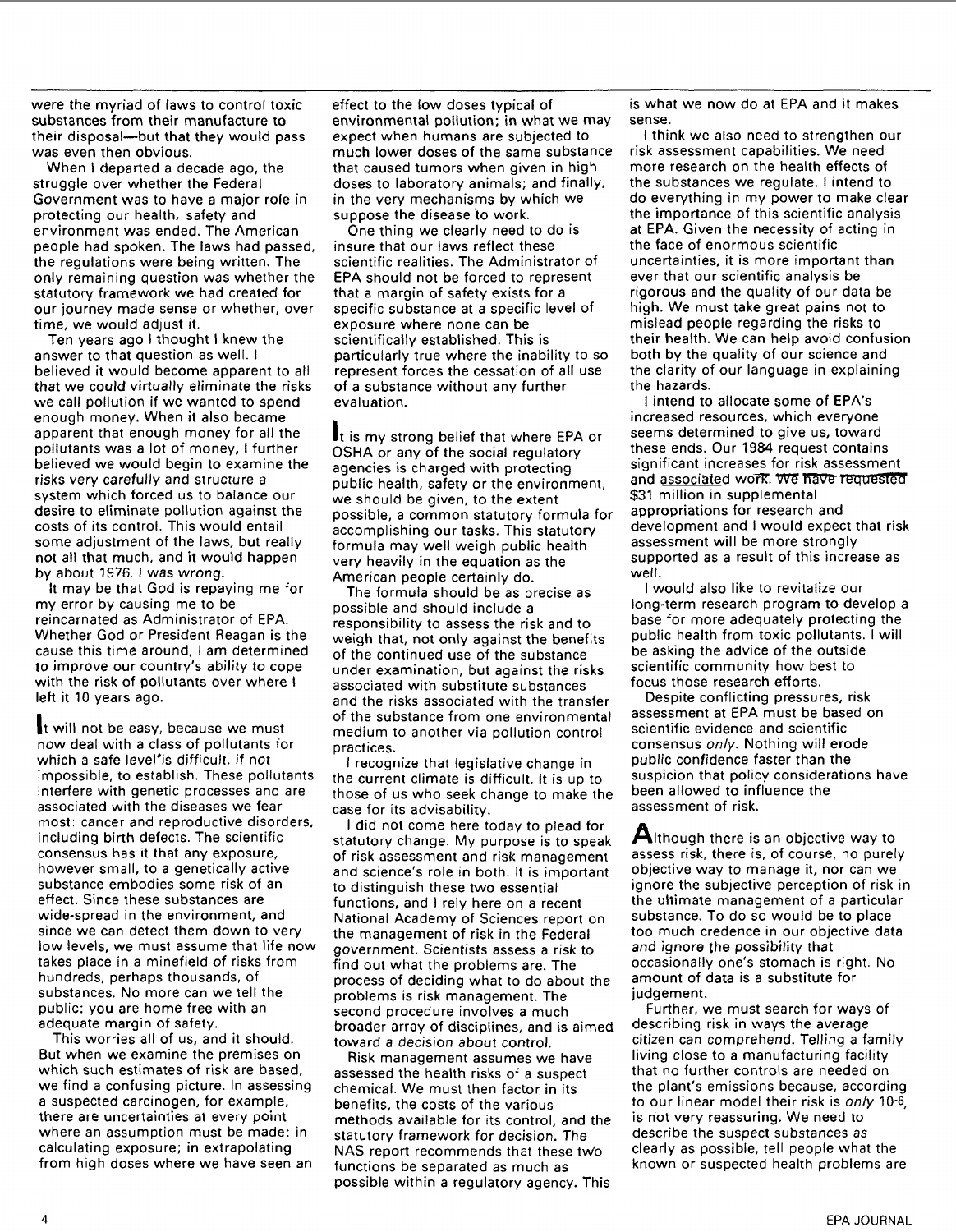and help them compare that risk to those with which they are more familiar.

To effectively manage the risk, we must seek new ways to involve the ublic in the decision-making process. Whether we believe in participatory democracy or not it is a part of our social regulatory fabric. Rather than praise or lament it, we should seek more imaginative ways to involve the various publics impacted by the substance at issue. They need to be involved early on and they need to be informed if their participation is to be meaningful. We will be searching for ways to make our participatory process work better.

For this to happen, scientists must be willing to take a larger role in explaining the risks to the public-including the uncertainties inherent in any risk assessment. What we need to hear more of from scientists is science. I am going to try to provide avenues at EPA for involvement in the public dialogue in which the scientific problems are described. Our country needs the clear unbiased voice of science.

Lest anyone misunderstand, I am not suggesting that all the elements of managing risk can be reduced to some neat mathematical formula. Going through a disciplined approach can help. It will assist in organizing our thoughts to include all the elements that should be<br>weighed. We will build up a set of weighed. We will build up a set of served by two Federal agencies taking<br>precedents that will assist later served alametrically opposed positions on the precedents that will assist later and diametrically opposed positions on the decision-making and provide more beath risks of a given toxic substance decision-making and provide more a health risks of a given toxic substance<br>predictable outcomes for any social and then arquing about it in the press. predictable outcomes for any social and then arguing about it in the press.<br>
regulatory programs we adopt. We should be able to coordinate our ri

It is clear to me that in a society in a sessment procedures across all Federal<br>which democratic principles so dominate, agencies. The risk management strategy which democratic principles so dominate, agencies. The risk management strategy the perceptions of the public must be that flows from that assessment may the perceptions of the public must be that flows from that assessment may<br>weighed. Instead of objective and end and the agency indeed differ, depending on the agency weighed. Instead of objective and indeed differ, depending on the agency's subjective risks, the experts sometimes statutory mandate or the indument of the substitute "real" and "imaginary" risks. ultimate decision maker. There is a certain arrogance in this  $-$  an But even at the management stage elitism which has ill served us in the  $\frac{1}{2}$  there is no reason why the approache elitism which has ill served us in the there is no reason why the approaches past. Rather than decry the ignorance of cannot be coordinated to achieve the past. Rather than decry the ignorance of cannot be coordinated to achieve the the public and seek to ignore their cannot be coordinated or minimization concerns, our governmental processes must accommodate the will of the people possible. In the last few weeks I have and recognize its occasional wisdom. As been exploring with the White House

enough to exercise their control with a governmental coordination of the variable problem of the remark is not which we assess and manage risk. wholesome discretion, the remedy is not which we assess and manage risk.<br>to take it from them, but to inform their  $\sqrt{2}$  To push this one step further, I believe "If we think (the people) not enlightened<br>enough to exercise their control with a<br>wholesome discretion, the remedy is not<br>to take it from them, but to inform their<br>discretion." To push this one step further, I believe<br>disc

how risks should be assessed and the managing them with the other<br>managed in FPA. Much needs to be done managed in EPA. Much needs to be done  $\mu$  developed nations of the world. The managed in EPA programs to coordinate the various EPA programs the interdependencies of the world's to assure a consistent approach. I have the interdependencies of the world's<br>established a task force with that charter ecosystems. In coping with the legitimate

uniform the way in which we manage



Administrator William D. Ruckelshaus addresses National Academy of Sciences in Washington, D.C.

regulatory programs we adopt. We should be able to coordinate our risk<br>It is clear to me that in a society in assessment procedures across all Federal statutory mandate or the judgment of the

goal of risk avoidance or minimization<br>with the least societal disruption and recognize its occasional wisdom. As been exploring with the White House and<br>Thomas Jefferson observed: the Office of Management and Budget the Office of Management and Budget "If we think (the people) not enlightened the possibility of effecting a better intra-<br>governmental coordination of the way in

 $U_{\rm D}$  to this point I have been suggesting  $\bigcup_{\rm D}$  our knowledge of risks and our approach  $\bigcup_{\rm D}$  to managing them with the other established a task force with that charter. ecosystems. In coping with the legitimate concerns raised by environmentalism we I further believe we should make must not forget that we cope in a world<br>iform the way in which we manage with interdependent economies. If our risk across the Federal regulatory approach to the management of risk is agencies. The public interest is not not sufficiently in harmony with those of the other developed nations, we could

save our health and risk our economy. I don't believe we need abandon either, but to insure it does not happen, we need to work hard to share scientific data and understand how to harmonize our management techniques with those of our sister nations.

\* \* \* \*

I want to help achieve a better conceptual, statutory and societal framework to cope with risk in our country.

To do that we need to get the emotion out of and the scientist into the process:

I need science's help.

I'll try to make it easier to access what we're doing at EPA.

But if I can't do that, I need your help anyway.

What I'm after is a government-wide process for assessing and managing health, safety and environmental risks.

This will take coordination, cooperation and good will within EPA, within the Executive Branch agencies and between the Congress and the Administration.

In other words, this will take a miracle. Now I know science doesn't believe in miracles, but I need your help if this one's going to happen.

What's at stake is no less than whether this country works. It's worth the effort of all of us.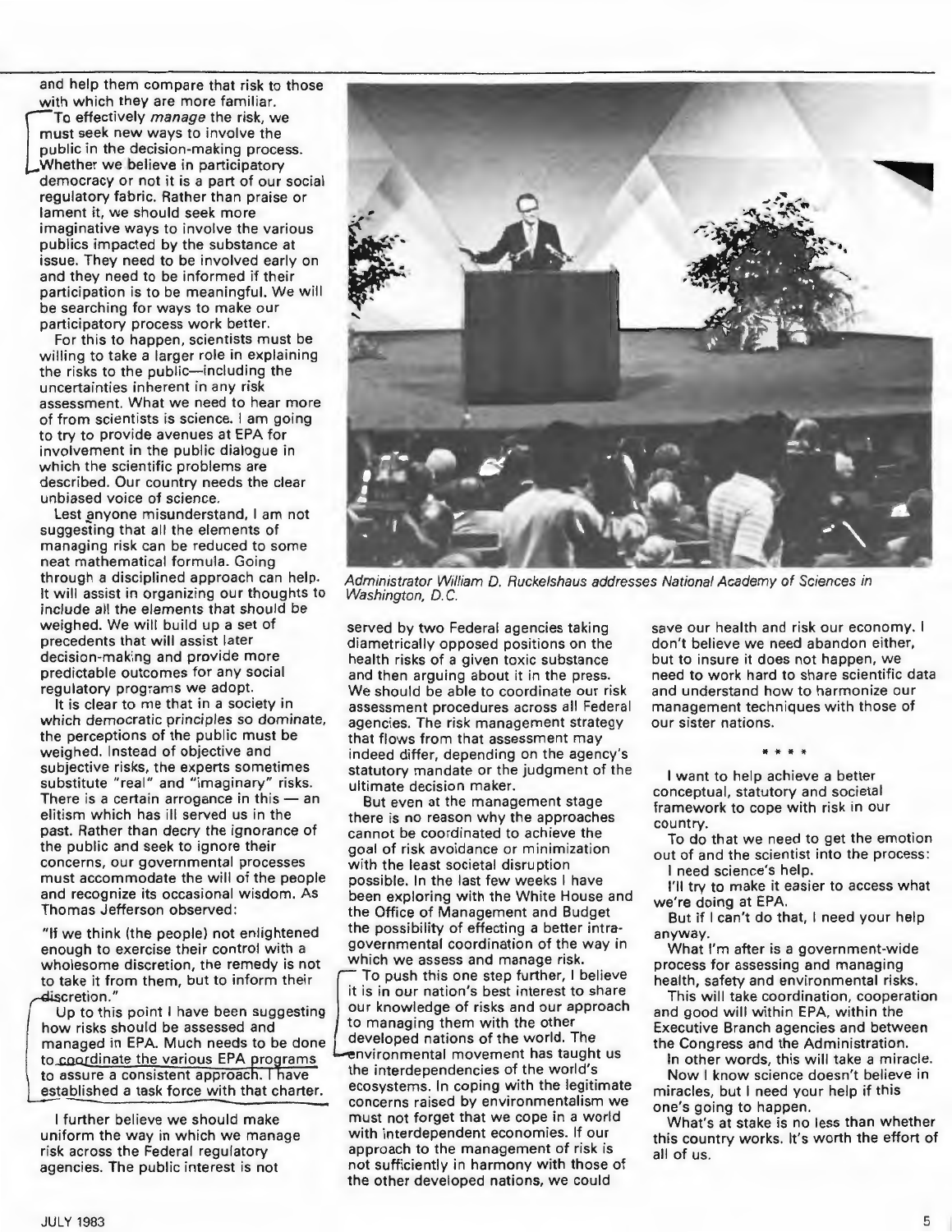![](_page_7_Picture_0.jpeg)

"Picture what you are doing or saying as being on a billboard that you pass on the way to work. As you pass that billboard, if you look up and see what you are doing or saying and it embarrasses you, then don't do *it* or don't say *it.* "

Administrator Ruckelshaus testifying.

# **Ruckelshaus Outlines Major Issues**

Administrator William D. Ruckelshaus communicated his views on key issues in testimony before the Senate Committee on Environment and Public Works, at his swearing-in ceremony, and in various public comments.

Significant statements he has made include the following:

### **EPA's Mission:**

"EPA was not created to deal with the usual mix of social problems whether they be poverty, jobs, housing, education, crime.... In a real sense EPA's mission transcends all of these. That mission is the preservation of life itself."

\* \* \* • "I will endeavor to re-instill in the employees of EPA a sense of mission and a dedication to excellence. I will try to convince them that EPA's mission must be carried out by people who recognize they are servants of the public and not their masters. and by people who are as dedicated to fairness and civility to others as to excellence in themselves. An Agency steeped in this tradition is a legacy to which I will aspire."

\* \* • \*

### **Public Commitment:**

"To the American people, protection of public health and our natural environment is a terribly important and enduring imperative. The survey I have seen, and my own experience, strongly indicate that Americans feel more deeply committed to the protection of

public health and the environment than any people on earth.

"Our country, acting through federal, state and local governments, over the last two decades, has translated that commitment into a massive network of laws and regulations to protect the health of our people and the air, water and earth we all share. Those laws attest that the debate in this country over whether we are going to protect public health and our environment has long since passed.

"I completely share our nation's commitment to the values of public health and the environment. Since first coming to EPA in 1970, I have participated in the national dialogue about how to translate those values into achievable goals. I intend to continue to participate in that debate. . . ."

### **Keeping Trust:**

"I can say to you, Mr. President, and to the Congress which confirmed me that I appreciate your support and trust. As I pursue the public interest, which is often so elusive at EPA, your support will sustain me. And in that pursuit I pledge to you, to the Congress and to the American people, I will never break your trust."

### **Administering The Laws:**

"Mr. President, while we both think the basic laws of EPA can be made to work better, we recognize the final arbiter of the shape of the law in our country is the Congress.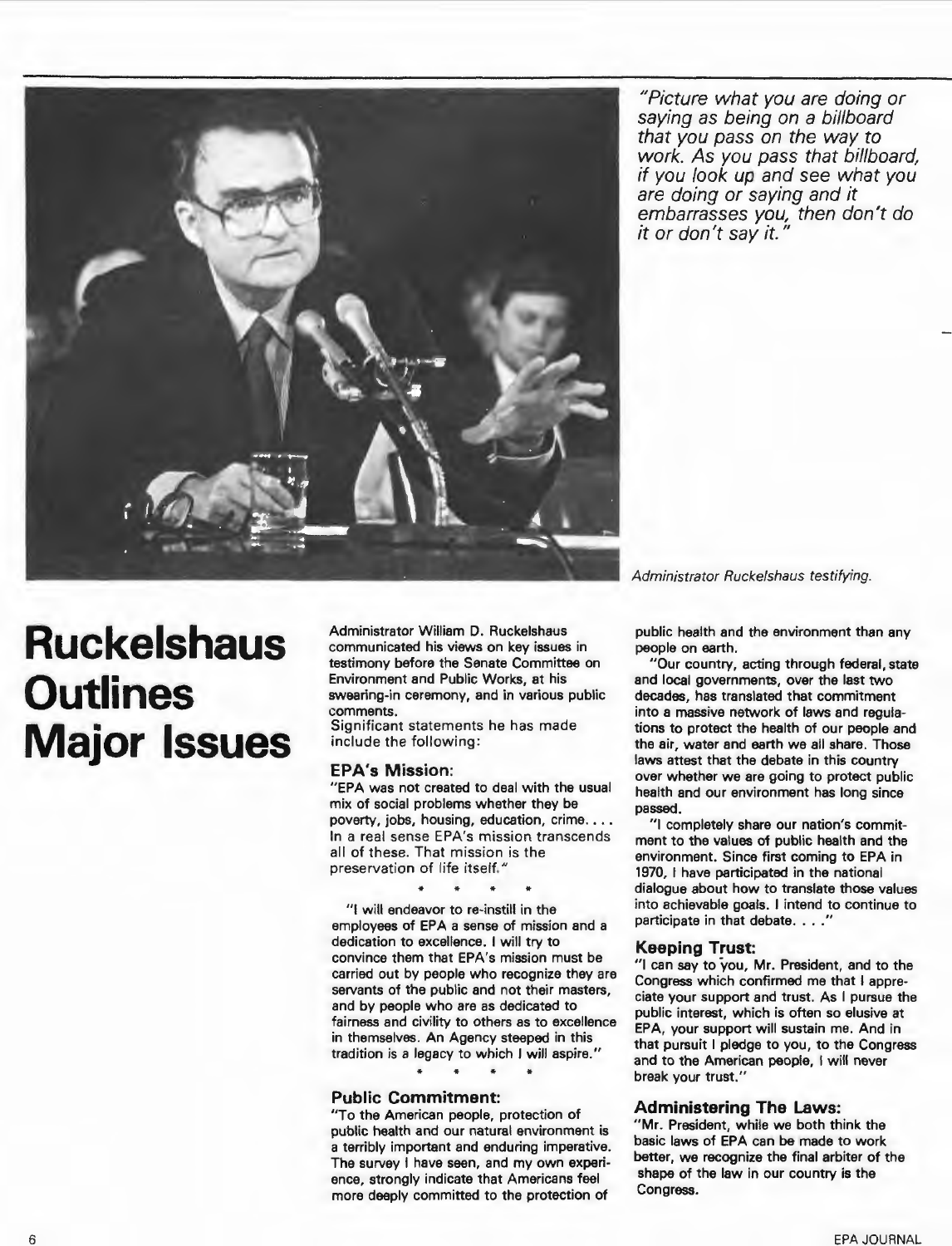![](_page_8_Picture_0.jpeg)

Senate Majority Leader Howard Baker testifying in support of the Ruckelshaus nomination. In background is Sen. John Chafee, who also supported Ruckelshaus.

![](_page_8_Picture_2.jpeg)

Senator Robert *T.* Stafford, chairman of the Senate Environment and Public Works Committee, presiding at the Ruckelshaus hearing.

"That body • . . makes the laws. It

is my job to enforce them-as written. "I have pledged to the Congress . . . that I will consult closely with them in seeking to administer and refine our statutory base.

"Hopefully, we at EPA can regain the trust of Congress and achieve the administrative flexibility I believe is essential if the public interest is to be served."

#### White House Overruling:

"They can't do that. The law is very clear. It gives me the responsibility to ultimately make most of the decisions as they affect EPA. And where that law is clear and where it has given me the responsibility it is up to me to carry it out. If I can't do that, there's no reason for me to try to function as the Administrator."

#### Presidential Support:

"Most important, Mr. President, you have pledged to me your total support in taking on this job. Without your support I cannot succeed and with it I will not fail."

#### PA Career Employees:

EPA's greatest resource today is the same as when we started-its people. If they are trusted, included in, and given clear guidance as to what is expected of them they will perform to a very high standard. I will work hard and they will work hard toward our common objective."

\* \* \* \*

". . . EPA has impressive professionals with a high dedication to their mission. Many of the able people of EPA were there when we started over 12 years ago. We have much to learn from their collective wisdom and with their help this country can continue to progress toward our environmental and health goals. . . . it is my sense that the people of EPA who have stayed with it from the beginning are there because of their belief in the fundamental importance of their mission."

.. \* .. \*

"The career people of EPA recognize, better than the rest of us, the necessity of harmonizing their mission with the essentials of life they are trying to preserve. They know the single-minded pursuit of any social goal to the exclusion of all others can cause severe societal distortions. They are willing, and uniquely able, to help our country avoid these distortions if so charged. You have so charged us today, Mr. President. You have told us to pursue our mission with wisdom and dispatch. We accept your direction."

### \* \* • •

First Priority:<br>"I discussed the nature of the Administrator's Law Compliance: job with the President and his immediate staff before he asked me to serve. We agree that people and resources to do the job were essential ingredients of success. My first priority will be to recruit the best people I can find to manage the Agency.'

of EPA's enforcement policies. The questions and honestly. We will attempt to communi-<br>seem to focus on three sepects of enforce. Cate with everyone from the environmentalseem to focus on three aspects of enforce-

"As to will, let me disabuse anyone who l\_!S ,?pe~ly as possible. . believes EPA, while I am there, will not have The Will seek the best advice I can get on<br>the requisite determination to anforce the Thow to deal with the terribly complex probthe requisite determination to enforce the how to deal with the terribly complex pro<br>learn as written by Congress The environe Herns EPA must confront. I will seek help laws as written by Congress. The environ- lems EPA must contront. I will seek help<br>mental laws of this country were peopod by from scientists, environmentalists, economental laws of this country were passed by Congress and were meant to be taken mists, industrialists and the general public. I<br>Congress and were meant to be taken mists, industrialists and the general public. I seriously by the administering authorities. I hope to engage former Administrators of<br>do take the Congressional charge seriously. EPA in a constant dialogue to take advando take the Congressional charge seriously EPA in a constant dialogue to the constant  $\frac{d}{dx}$  and if it are advanced ERA will take that the take of their collective wisdom. and if I'm confirmed EPA will take that tage of their collective wisdom.<br>charge seriously. We will enforce the laws of "Lastly, I hope to engage this Committee" charge seriously. We will enforce the laws of fair. We must never forget that in a time of the public interest demands firmness in the improve our nation's ability to respond to the public coord in the multiple coord in the number of purpose our national problems enforcement of our laws, the public good, mix of health and environmental problems<br>mirrored in the Bill of Bights, demands that facing EPA. Recognizing the important overmirrored in the Bill of Rights, demands that facing EPA. Recognizing the important over-<br>due process not be shandoned. The EPA is gight function Congress must play, I intend

''The whole issue of toxic substances is of much greater prominence than when I was first at EPA. The law to regulate pesticides

(FIFRA) was already enacted, but only since I left has EPA established the basic structure to control the manufacture, distribution, use and ultimate disposal of toxic substances. We have in place a complex set of laws and regulations to deal with the toxic substance problems. I have no preconception whether these laws or regulations or the resources we have committed to their implementation are adequate. I do know that the wise and aggressive implementation of these laws must be a very high priority of mine and it will be."

"The existing laws will be administered as written. I will continue to bring to this Committee's (Senate Committee on the Environment and Public Works) attention recommendations for change where I believe change is warranted but in the meantime (we) remain a nation of laws and not of EPA's Enforcement Policies: men, and the laws will remain supreme.<br>"Much has been said and written in criticism / "I intend that EPA will operate forthrightly

"Much has been said and written in criticism~ "I intend that EPA will operate forthrightly ment-will, capacity, and organization.<br>
"As to will let me dischuse apvone who as openly as possible.

this country. We will be firm and we will be  $\frac{1}{2}$  (Senate Environment and Public Works), this fair when we will be  $\frac{1}{2}$  (Senate Environment and Public Works), this high emotion such as we now face where  $\frac{1}{2}$  Congress and their staffs in a joint effort to the hublic interest demands firmness in the improve our nation's ability to respond to the due process not be abandon~. The EPA I sight function Con~ress must ~lay, I intend head will adhere to both principles." to make a better dialogue and increased the legislating and administering Toxic Substances: authorities in this area a high priority."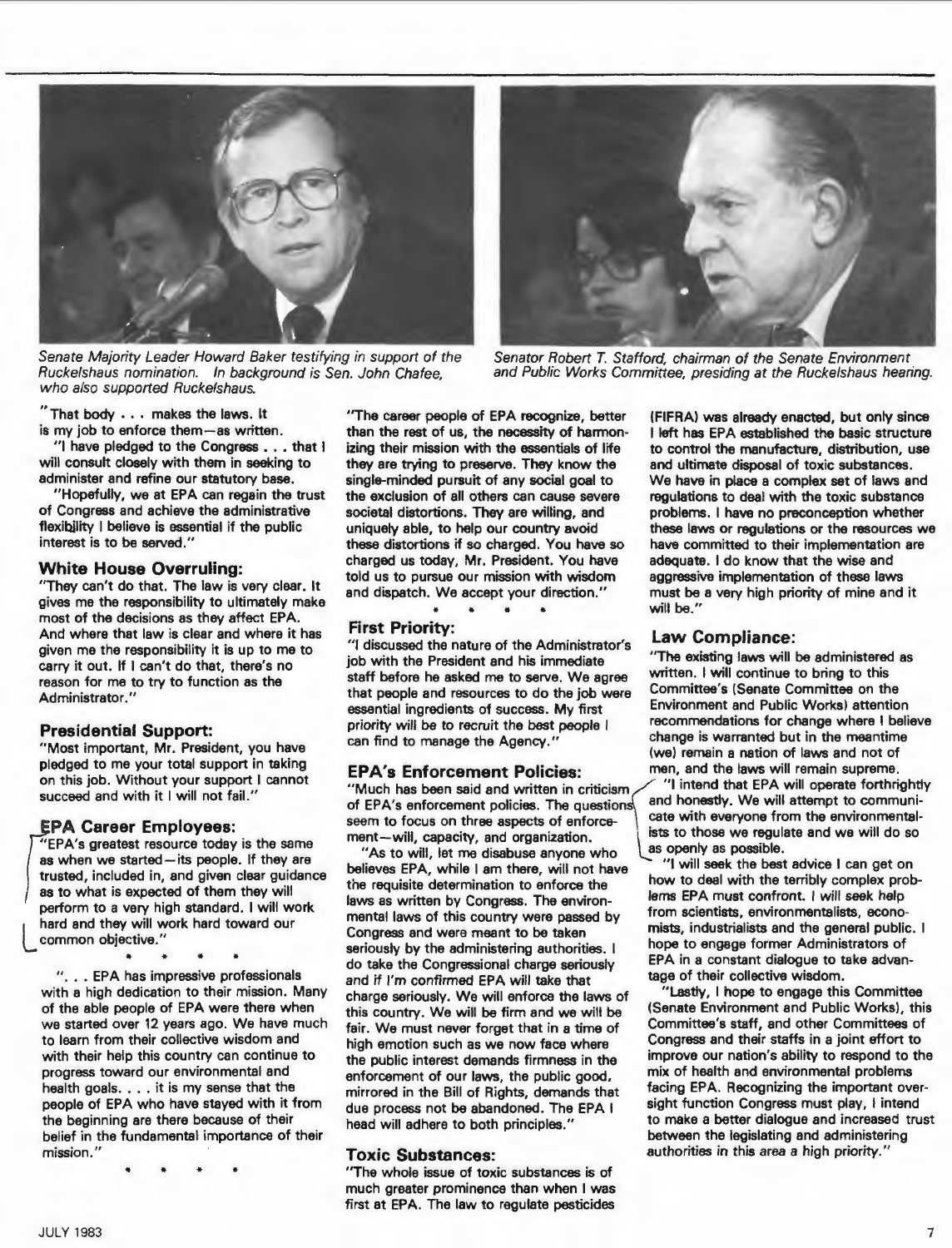### "There will be no hit lists. There will be no big P political decisions and there will be no sweetheart deals.

#### **Environmental Progress:**

"But I have looked at some of those (economic and other) studies and I believe that the overall effort that we have made in the last 13 years . . . has resulted in appreciably better air and water quality over much of the country.

'We have made remarkable progress in the last decade and a half in cleaning up the environment. As a country we really ought to take hope from that. We really ought to be feeling pretty good about where we have come. That is not to suggest that we do not have more problems that . . . crop up every day. In this toxic area, they certainly have accelerated since I was here several years ago."

#### **Industry-Government Relations:**

"... if there is one question I have been asked more than any other, it is what does it feel like to have changed sides. . . . I never thought of myself as being on the other side when I was in government.

"My own belief as a lawyer and as a representative of a major American corporation is that my client's interests and corporation's interests were best served when it was possible to identify those interests with the public interest. When that is not possible, they are in trouble.

"I can cite examples where I have told people at Weyerhaeuser and others that ... it the government were to move against Weyerhaeuser and it caused Weyerhaeuser to spend some money and the public interest was benefitted, that is too bad for Weyerhaeuser.

"In response to the question ... whether there were expenditures made beyond where the benefits were accruing, if the government moved against a company like Weyerhaeuser, forcing Weyerhaeuser to spend some money, and there was no public benefit associated with it, in my view that is too bad for the country, not too bad for Weyerhaeuser, and that is a distinction which I think is sometimes lost.

"... I do not believe you can be effective in or out of government unless you are able to view the world from the other person's

![](_page_9_Picture_10.jpeg)

The crowded Senate hearing room, with William D. Ruckelshaus at the witness table flanked *by* Senators Henry M. Jackson (left) and Slade Gorton.

perspective. Unless in this country we are capable of narrowing the gap that exists between government and the private sector, I believe very strongly that we are in trouble in the world. . . . Uniquely among the industrial nations of the world we have this chasm between the public and private sector. . . . We stand there and throw rocks at one another. There are chasms between other sections of our society ... the general public, the environmentalists, management and labor. I just do not think we in this nation can any longer afford the endless, constant strife ... that I think ultimately works to the detriment of much of what our nation stands for.

"To the extent I can help narrow that gap in coming to EPA, I think I will have performed a service.

#### **State Responsibilities:**

"Mr. President, you have charged me with some specifics . . . help sort out the role of the Federal and State Governments so the people at both levels can stop second guessing one another and get on with their job."

#### **Relations with Congress:**

"... The final arbiter of the shape of the law in our country is the Congress. That body ... makes the laws. It is my job to enforce them-as written. I have pledged to the Congress . . . that I will consult closely with them in seeking to administer and refine our statutory base. Hopefully, we at EPA, can regain the trust of Congress and achieve the administrative flexibility I believe is essential if the public interest is to be served."

#### **Acid Rain:**

"My understanding now is that there is no question that there is a problem of acid deposition that impacts on certain lakes in the northeastern part of this country and in Canada and that a major contributor to the cause of that is manmade. Now, how you would go about fashioning a program, a program for relief that would make sense for the country to reduce the impact of acid deposition, whether wet or dry, on these lakes with low buffering or areas with low buffering capacity, is where it is unclear, at least to me, as to exactly how you would do it."

#### **Clean Air Act:**

"I will be working very closely with Congress to get some language, some reauthorizing sections in that law that everybody can agree with and get that law passed . . . as quickly as we can. Now, whether it is possible this year, I don't know and frankly neither does anyone else."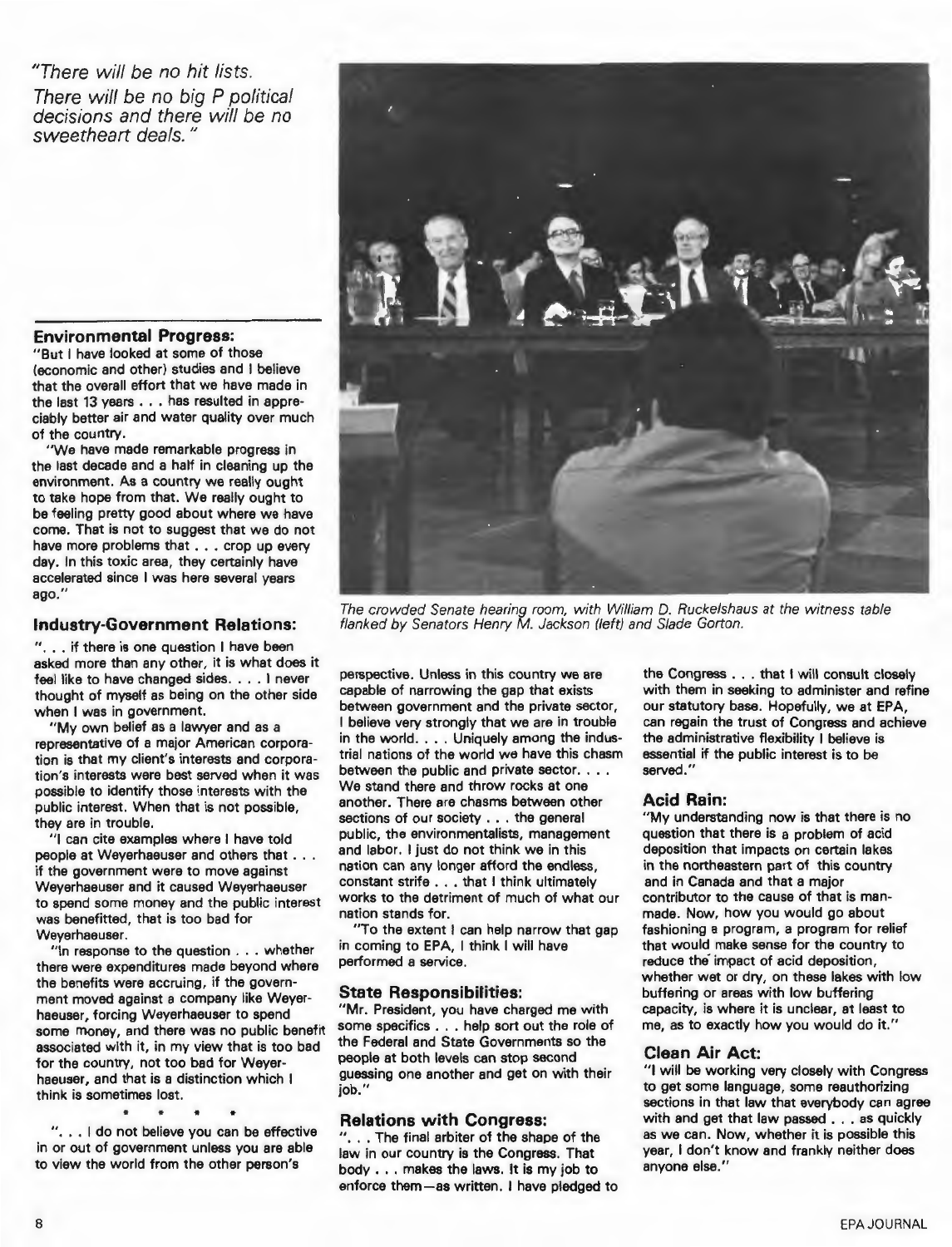# **New EPA Team Begins to Take Shape**

![](_page_10_Picture_1.jpeg)

Howard M.Messner Lee M. Thomas Samuel A. Schulhof

Ernesta Ballard Barnes

Two Assistant Administrators have been nominated, one Associate Administrator has been chosen and one Regional Administrator selected as the first of several new appointments expected at EPA.

Nominated by President Reagan as EPA Assistant Administrator for Administration is Howard M. Messner, a former EPA official.

Proposed by the President for the post of EPA Assistant Administrator for Solid Waste and Emergency Response is Lee M. Thomas.

Administrator William D. Ruckelshaus has appointed Samuel A. Schulhof as Associate Administrator for Regional Operations and Ernesta Ballard Barnes as Regional Administrator for the agency's Region 10, headquartered in Seattle.

Messner had been serving since March of this year as Controller of the Department of Energy. Previously he had been Assistant Director for Management Improvement and Evaluation of the Office of Management and Budget 1977-83. From 1975 to 1977 he served as Assistant Director for Management

Programs at the Congressional Budget Office.

Messner was Deputy Assistant Administrator for Administration at EPA 1971-75 and served as *a* management analyst in the Office of Management and Budget 1965-71. Messner received the William A. Jump Memorial Award for distinguished service in public administration in 1971.

Thomas, who has been acting head of the Solid Waste and Emergency Response office since February, also served for a brief period earlier this year as Acting Deputy Administrator of EPA.

He was an Associate Director of the Federal Emergency Management Agency before his nomination to a post at EPA. Thomas managed FEMA's disaster relief efforts and was chairman of the President's Task Force on Times Beach, Mo. He held a number of posts in the South Carolina state government before joining FEMA in 1981.

In the new post of Associate Administrator for Regional Operations, Schulhof will coordinate headquarters and regional activities and help in implementing Administrator Ruckelshaus' plan to give Regional Administrators greater autonomy.

He had previously served as EPA's Deputy Assistant Administrator for Administration. Before joining EPA in 1981 he was an assistant director of recruitment and communications at ACTION.

In her post as the new regional administrator for Region 10, Barnes will be responsible for administering and enforcing all EPA programs in the states of Washington, Oregon, Idaho and Alaska.

Barnes has worked in both the private and public sector. Before her EPA appointment she was a branch administrator with the Seattle Trust and Savings Bank where she was responsible for the management of retail banking activities.

From 1976 to 1978, she served as the director of public service for the Municipality of Metropolitan Seattle (METRO). She was the budget director for the University of Washington in Seattle from 1974 to 1976. In the mid-1970's, Barnes was an incorporator and founding board member of Sound Savings and Loan Association in Seattle, owned and organized by women.

![](_page_10_Picture_23.jpeg)

![](_page_10_Picture_24.jpeg)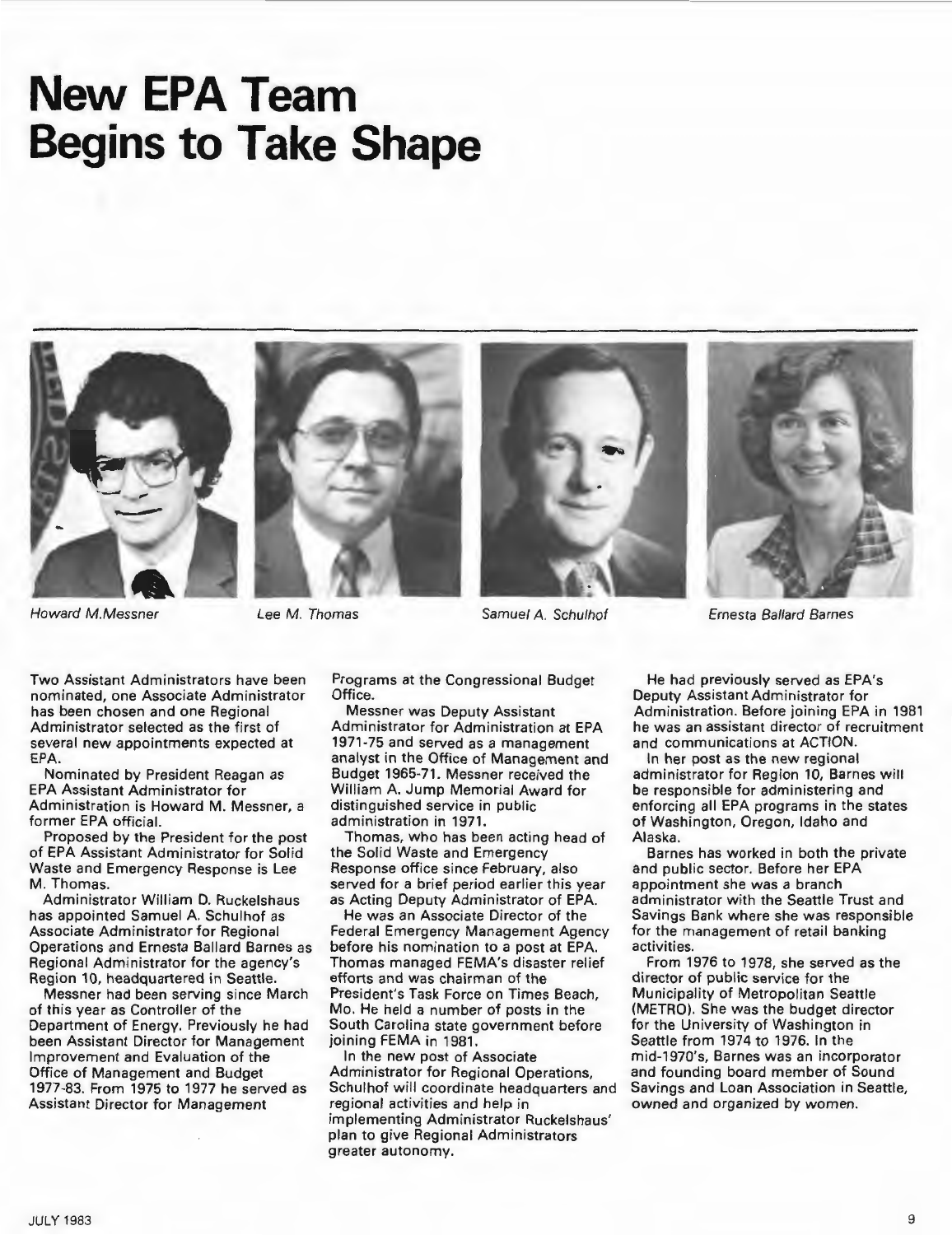# **Sunlight Policy Guides EPA Officials**

In a memorandum to all EPA employees and in other actions, EPA Administrator William D. Ruckelshaus has established basic principles to ensure that Agency activities are conducted in an open manner.

"When I recently appeared before the Senate Committee on Environment and Public Works, I promised that EPA would operate in a fishbowl," Ruckelshaus told Agency employees. "I said 'we will attempt to communicate with everyone from the environmentalists to those we regulate and we will do so as openly as possible.'

In addition to providing guidance for all EPA employees, Ruckelshaus has also had his legal staff set up a system to avoid conflicts of interest, or the appearance of them, in EPA dealing with firms in which the Administrator had an interest or with public institutions with which he was associated.

At Ruckelshaus' direction, all Agency matters in which he recuses (excuses) himself from taking part to avoid conflict of interest under this system will be made public.

The following is the full text of the Administrator's memorandum to Agency employees on dealing in an open manner with the public:

"When I recently appeared before the Senate Committee on Environment and Public Works, I promised that EPA would operate 'in a fishbowl.' I said, 'We will attempt to communicate with everyone from the environmentalists to those we regulate and we will do so as openly as possible.' Therefore, I believe it is important to set out for the guidance of all EPA employees a set of basic principles to guide our communications with the public.

"In formulating these principles I considered more stringent restrictions on contacts with those outside the Agency than those described below. At my request, my staff met with staff members of the Administrative Conference of the United States to discuss these issues.

This organization is an independent agency that develops improvements to the legal procedures by which Federal agencies administer their programs. Based on the recommendations of the staff members of the Administrative Conference and those of the Office of General Counsel, I am convinced that restrictions beyond those set out below would unnecessarily inhibit the free flow of information and views. In adopting these flexible procedures I am relying on EPA employees to use their common sense and good judgment to conduct themselves with the openness and integrity which alone can ensure public trust in the Agency.

#### General Principles

"EPA will provide, in all its programs, for the fullest possible public participation in decision-making. This requires not only that EPA employees remain open and accessible to those representing all points of view, but also that EPA employees responsible for decisions take affirmative steps to seek out the views of those who will be affected by the decisions. EPA will not accord privileged status to any special interest group, nor will it accept any recommendation without careful critical examination.

#### Appointment Calendars

"In order to make the public fully aware of my contacts with interested persons, I have directed that a copy of my appointment calendar for each week be placed in the Office of Public Affairs and made available to the public at the end of the week. The Deputy Administrator, and all Assistant Administrators, Associate Administrators, Regional Administrators, and Staff Office Directors shall make their appointment calendars available in a similar manner.

#### Litigation and Formal Adjudication

"EPA is engaged in a wide range of litigation, both enforcement and defensive in nature. All communication with parties in litigation must be through the attorneys assigned to the case. Program personnel

who receive inquiries from parties in matters under litigation should immediately notify the assigned attorney, and should refer the caller to that attorney.

"Formal adjudications, such as pesticide cancellation proceedings, are governed by specific requirements concerning ex parte communications, which appear in the various EPA rules governing those proceedings. These rules are collected and available in the Office of General Counsel, Room 545, West Tower. I will conduct myself in accordance with these rules, and I expect all EPA employees to do the.same.

#### Rulemsking Proceedings

"In either formal or informal rulemaking proceedings under the Administrative Procedure Act, EPA employees must ensure that the basis for the Agency's decision appears in the record. Therefore, be certain (1) that all written comments received from persons outside the Agency (whether during or after the comment period) are entered in the rulemaking docket, and (2) that a memorandum summarizing any significant new factual information or argument likely to affect the final decision received during a meeting or other conversations is placed in the rulemaking docket.

"You are encouraged to reach out as broadly as possible for views to assist you in arriving at final rules. However, you should do so in a manner that ensures, as far as practicable, that final decisions are not taken on the basis of information or arguments which have not been disclosed to members of the public in a timely manner. This does not mean that you may not meet with one special interest group without inviting all other interest groups to the same meeting, although all such groups should have an equal opportunity to meet with EPA. It does mean, however, that any oral communication regarding significant new factual information or argument affecting a rule, including a meeting with an interest group, should be summarized in writing and placed in the rulemaking docket for the information of all members of the public."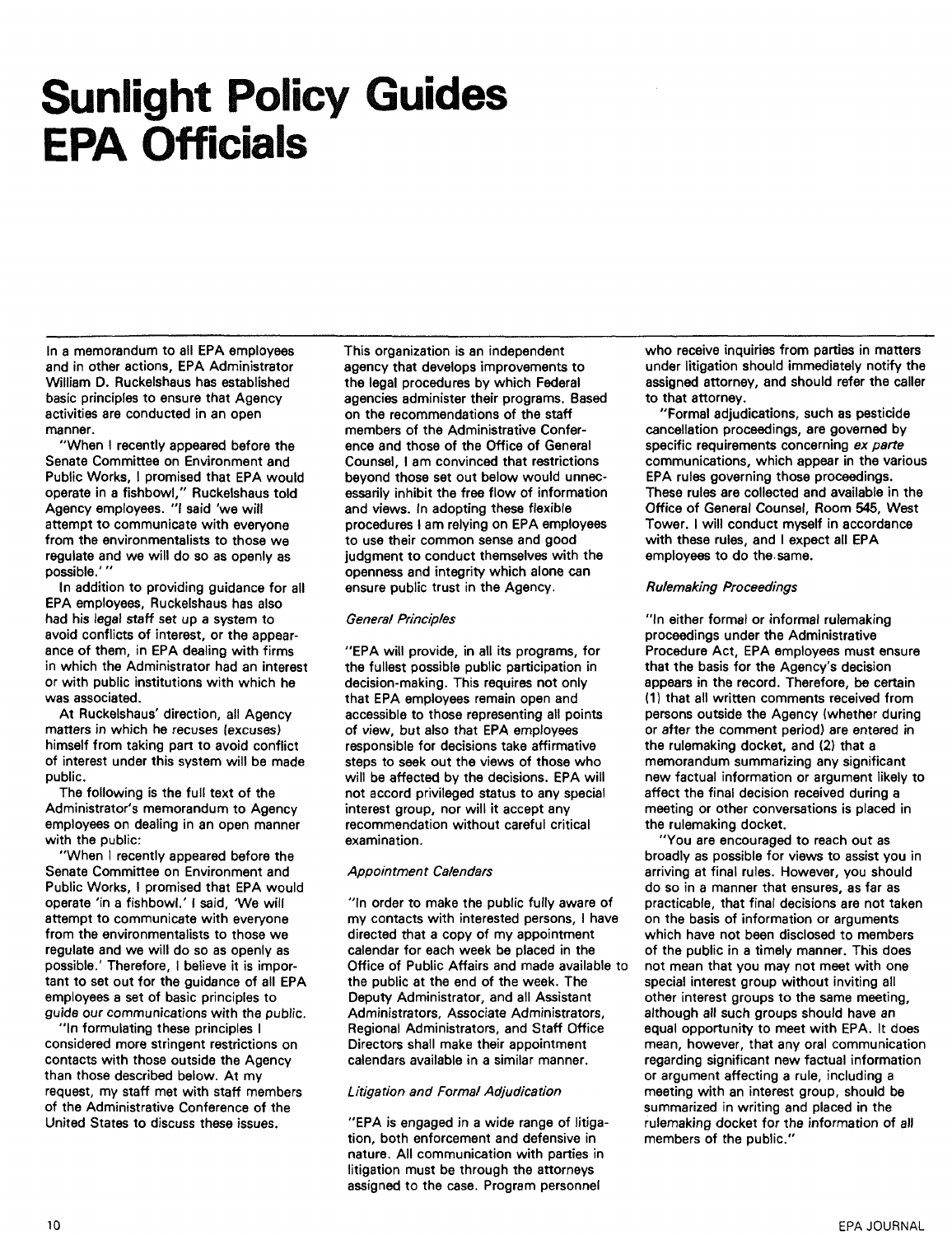![](_page_12_Picture_0.jpeg)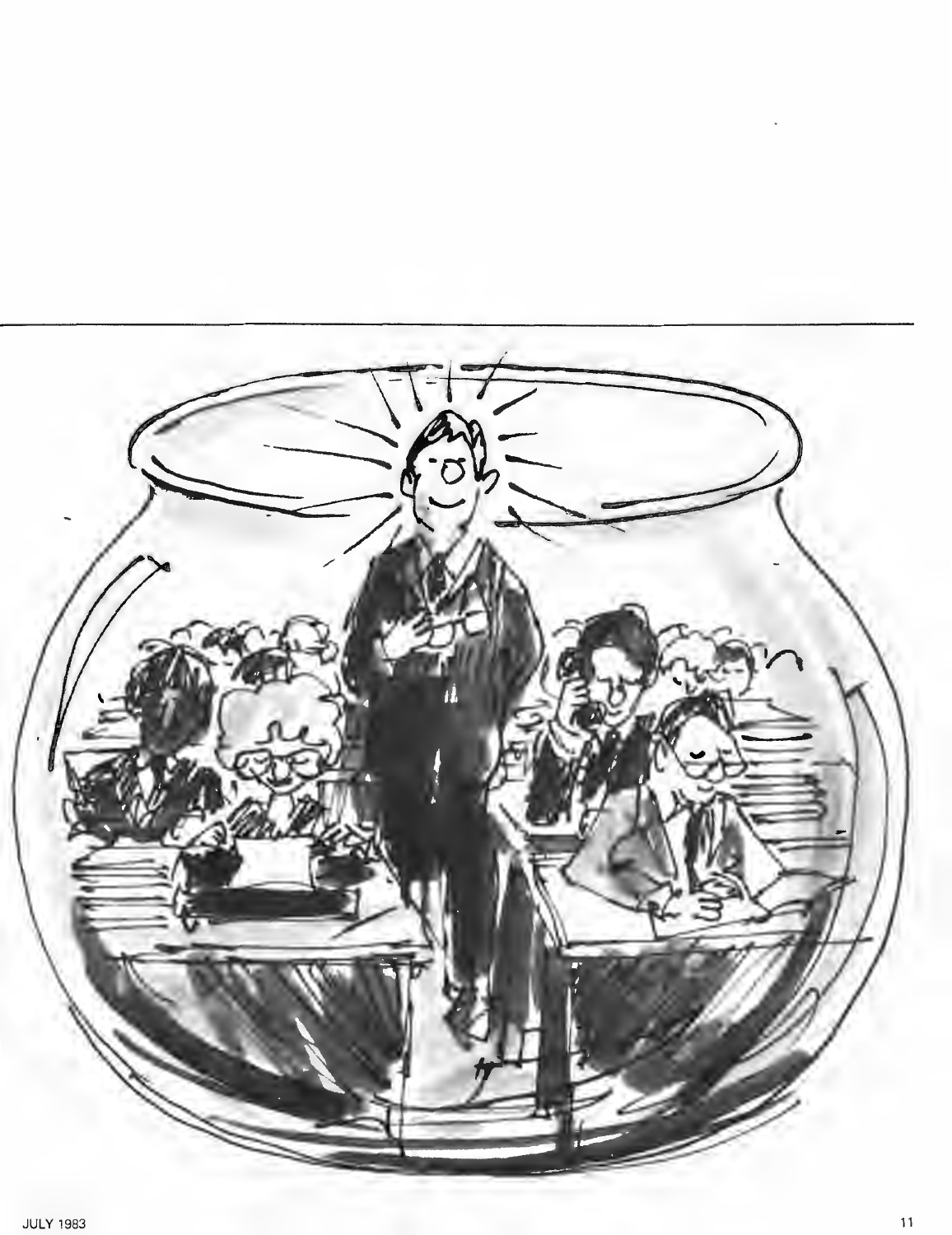# **Eagles, Other Birds Thrive After EPA's 1972 DDT Ban**

![](_page_13_Picture_1.jpeg)

Peregrine falcon released

Visitors to many of the U.S. Fish and Wildlife national refuges this summer will find that populations of such relatively rare birds as the bald eagle, the brown pelican, the osprey and the peregrine falcon are now increasing. A major reason tor their comeback is the ban on most uses of the pesticide DDT, put into effect in 1972 by William D. Ruckelshaus during his first service as EPA Administrator. U.S. Fish and Wildlife Service researchers proved that DOE, a breakdown product of DDT, was responsible for the eggshell thinning which caused sharp population declines among certain bird species. The research showed that the species most seriously affected by DDT were those that preyed on fish and other small animals that had been exposed to DDT.

![](_page_13_Picture_4.jpeg)

Brown pelicans in waters off Fisherman's Warf at San Pedro, Calif.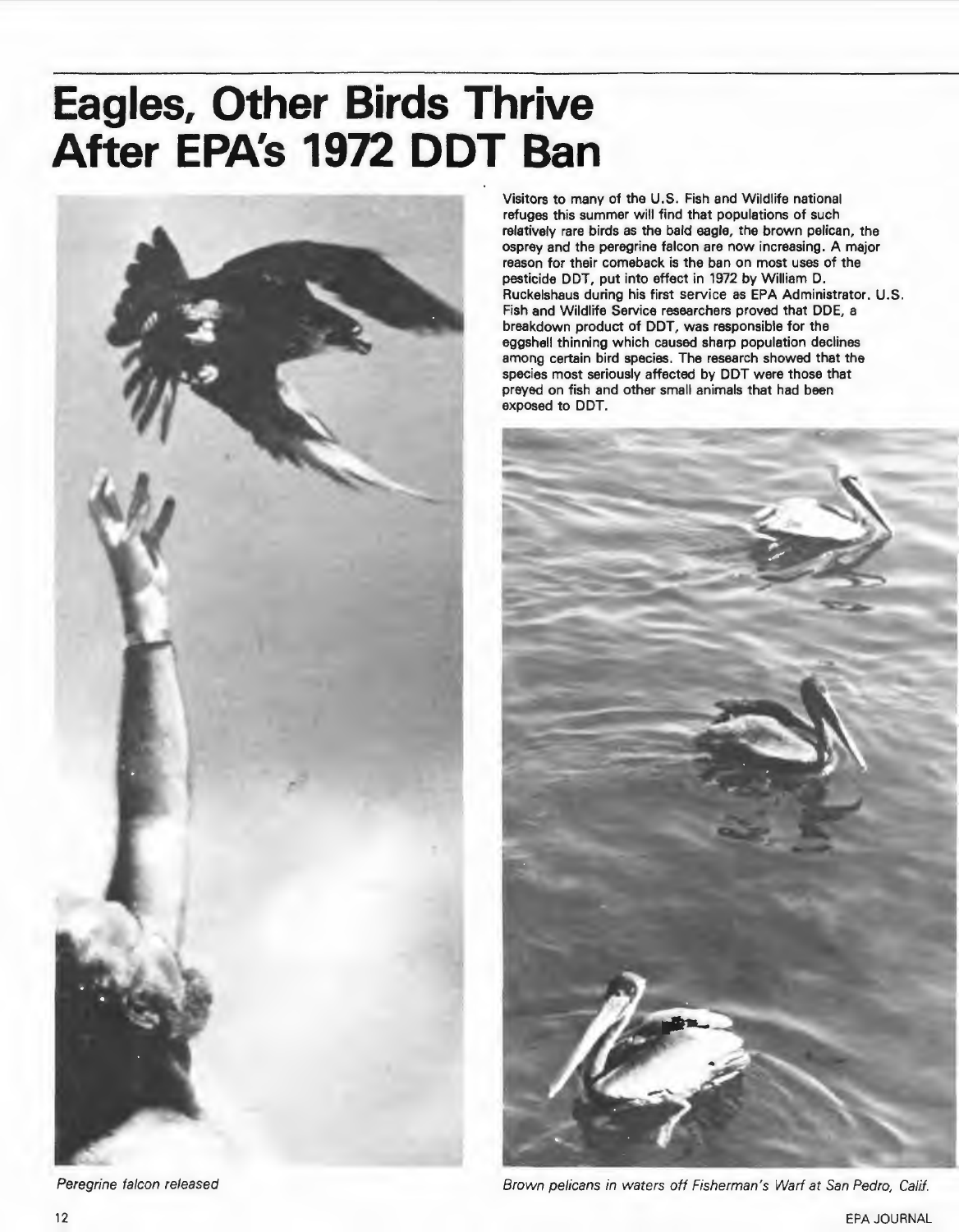![](_page_14_Picture_0.jpeg)

An osprey soaring over Maryland's eastern shore.

![](_page_14_Picture_2.jpeg)

Bald eagle screams from a tree branch.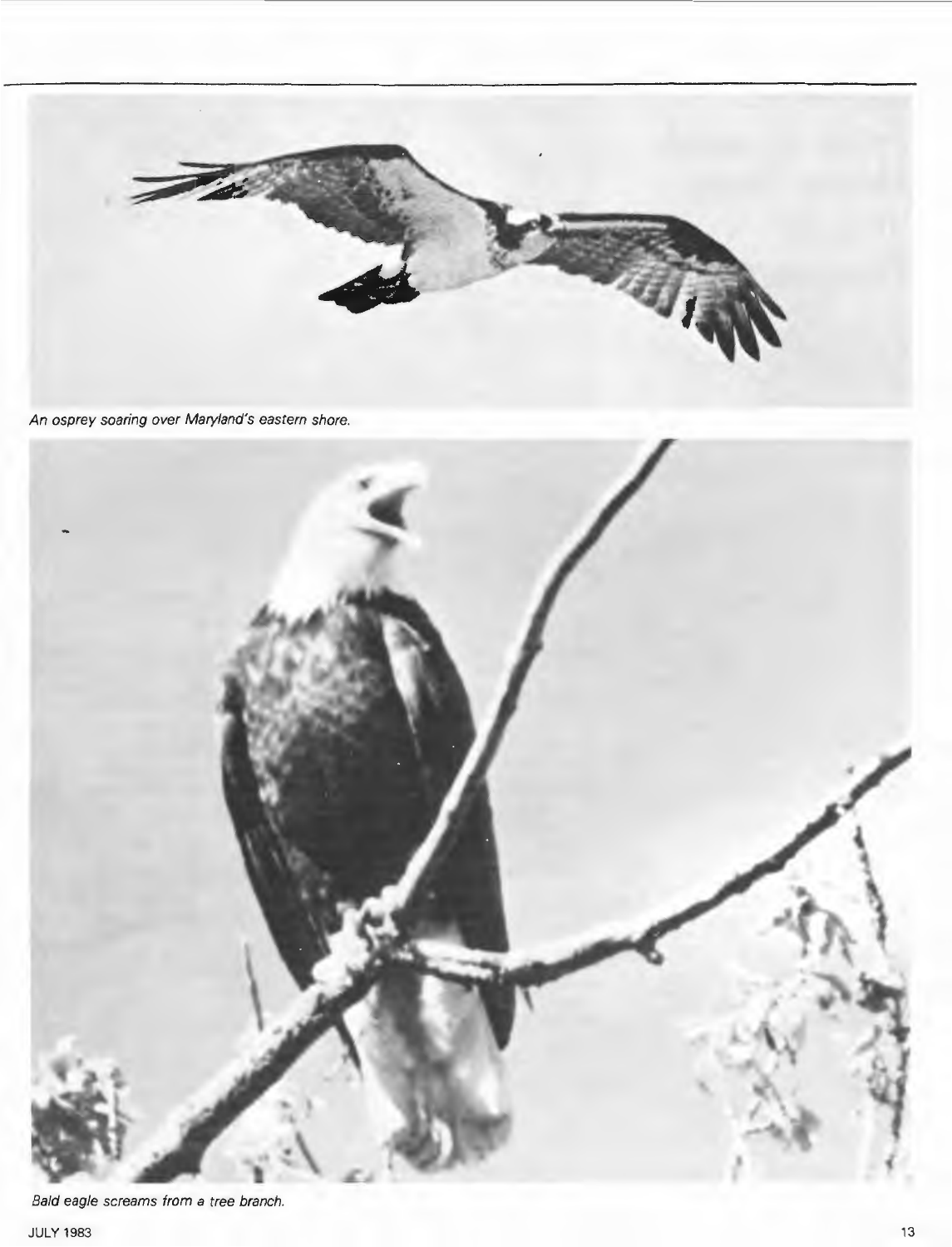### **Changes Help Speed Hazardous Waste Program**

EPA is carrying out a series of sweeping policy and administrative changes to accel· erate the cleanup of hazardous waste sites in the United States.

Lee M. Thomas, Assistant Administrator for Solid Waste and Emergency Response, said the changes are being made to respond to Administrator William D. Ruckelshaus' goal to "develop momentum in these programs."

He explained that the new policies are being set in place to accelerate site cleanups under EPA's Superfund program and to improve hazardous waste regulatory controls under the Resource Conservation and Recovery Act.

Superfund changes include the following: • Transfer of greater decision-making authority to the field staff, thereby allowing decisions on certain immediate Superfund cleanup actions to be made in regional offices rather than just the Agency headquarters;

• Evaluation of all 419 Superfund priority sites, which are candidates for long-term cleanup actions, to determine which may be made less hazardous through limited "removal" action while options for longer range solutions are developed. "Removal" can be initiated more quickly and does not require EPA to wait for matching state funds;

• Elimination of the requirements for states to pay 10 percent of the cost of studies and designs to develop cleanup options for priority sites, thus allowing the investigation and assessment of sites even in states suffering financial difficulties;

• Efforts to accelerate the investigation of possible additional Superfund sites by states using funds specially appropriated by Congress for that purpose;

• Emphasis on recovering costs from responsible parties after government has taken cleanup action, thereby avoiding delays in inducing private parties to perform cleanup in these cases;

• Delegation of authority to regional administrators to initiate and approve hazardous waste enforcement cases which was formerly held only by the Assistant

![](_page_15_Picture_10.jpeg)

Technicians wearing respirator masks and rubber gloves move barrels of toxic wastes.

Administrator for Solid Waste and Emergency Response;

• Strengthened relations and communication with other federal agencies which have key roles in the success of the Superfund program: the Corps of Engineers with responsibility to manage contracts for cleanup; Centers for Disease Control, which perform health assessment work in evaluating site hazards; the Federal Emergency Management Administration, which administers relocation; and the Coast Guard, which is the lead response agency for spill response in certain parts of the country; and the Department of Justice, the federal government's trial lawyer in enforcement cases;

• Establishment of a target of 50 new enforcement cases at sites where Superfund monies are unlikely to be employed;

• Issuance of a community relations policy which recognizes the concerns of persons potentially exposed to hazardous sites, and their need for timely and accurate information on hazards, and opportunities for meaningful involvement of citizens as cleanup alternatives are being developed and implemented.

Improvements in the hazardous waste regulatory controls program include: • Increasing the pace of granting permits to facilities which handle hazardous waste under the Resource Conservation and Recovery

Act. Permits-issued after public hearingsrequire adherence to design and operating standards more stringent than those which apply during "interim status."

• Using enforcement powers to require timely submission of technical information needed to make permit decisions. Facilities which cannot qualify for permits will be required to close in conformance with regulations designed to assure that hazards to health and the environment are averted.

• Strengthening the capabilities of states to attain "authorization" under RCRA, while at the same time developing contingency plans for EPA operation of the program when plans are not submitted or are inadequate. (By law states must demonstrate equivalency to the EPA program by January 1985 or lose their authority to operate programs.

• Recognizing in policy and guidance that Congress will hold EPA finally responsible for reasonable national uniformity of implementation, quality control, and comprehensive national information which can be used to make independent evaluations about the success of the program.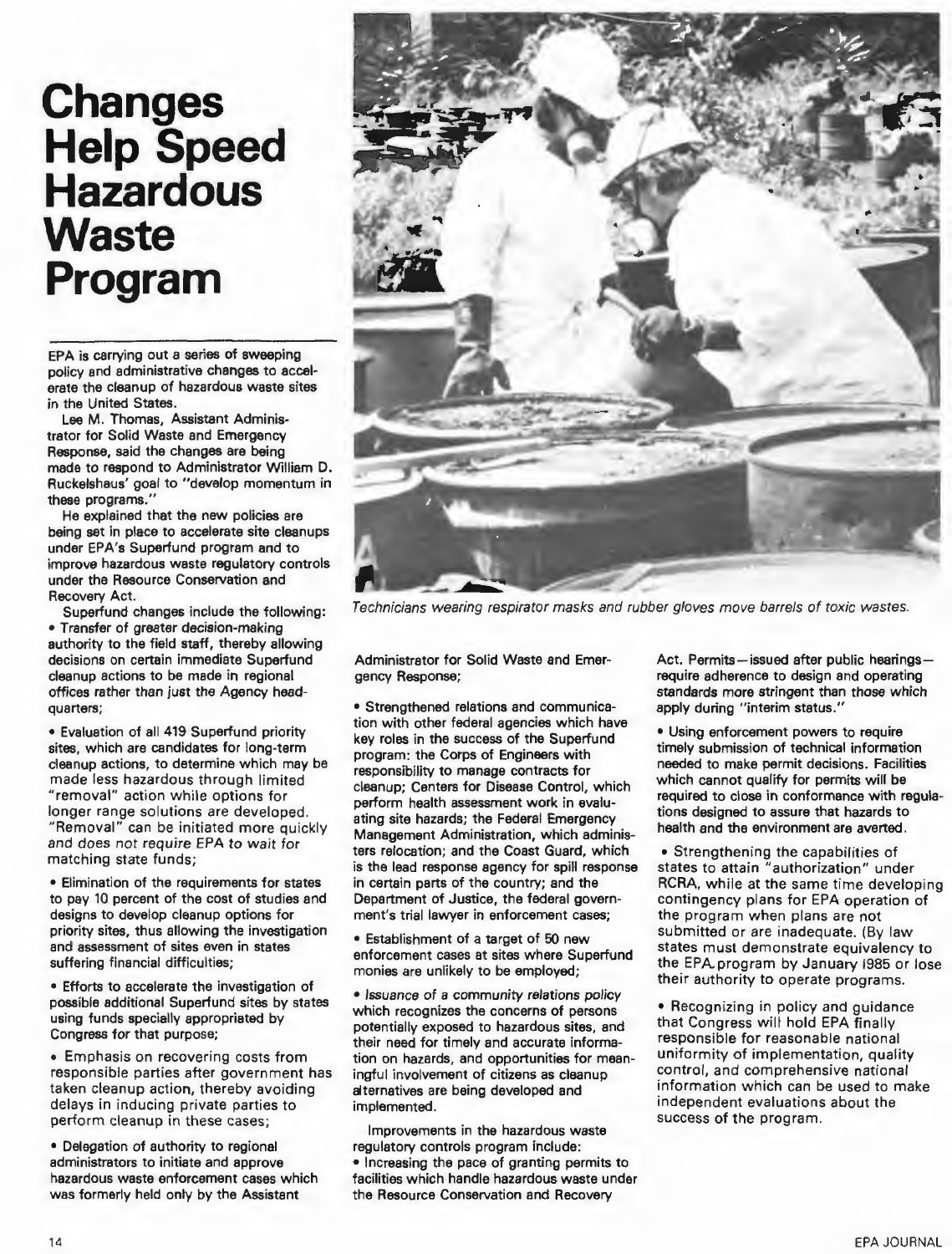## **How Many MPG? Let's Be Realistic**

EPA will hold a public hearing July 26-27 in Ann Arbor, Mich., on proposed regulations designed to adjust EPA laboratory vehicle testing data to provide more realistic miles per gallon information for consumers.

The hearing will be conducted at the Ann Arbor-Huron High School in Ann Arbor, Mich., where EPA's vehicle testing laboratory is located.

The Agency's mileage estimates are based on testing under laboratory conditions for comparison purposes. The testing is also conducted to determine if the vehicles meet air emission standards.

Because of the many different conditions in which cars are operated, comparison data are not intended to predict actual in-use mileage. In September, 1980, EPA reported to Congress that, on the average, mileage figures on new car stickers were higher than the actual miles per gallon provided by cars on the road. This discrepancy has resulted in some consumer dissatisfaction.

Before the 1979 model year, EPA required new car stickers to show both highway and city mileage figures. When it became apparent that consumers were using EPA estimates as predictors of the actual mileage they would achieve, the agency ordered only the lower, city figure to be displayed as the EPA estimate.

The proposed regulations would restore the EPA highway mileage figure, but would adjust both figures to make them more realistic. The Agency would mathematically adjust the mileage figures obtained in the laboratory to match average figures expected on the road. The city test value would be multiplied by .90 and the highway test by .78.

These factors were derived by comparing reported in-use mileage figures for past model years with the EPA label figures for those years.

Charles L. Elkins, Acting EPA Assistant Administrator for Air, Noise and Radiation, explained:

"The public uses EPA mileage figures when it goes out to buy a new car. We are, therefore, proposing a formula so that the numbers we come up with are our best estimates of the actual fuel economy that motorists can expect.

"However, I must caution everyone that the calculations we make will still not predict the exact mileage that will be achieved by every individual driver and every individual car. Factors such as weather conditions, driving habits and roed surfaces will still affect the mileage any particular motorist will get."

The proposed regulations would also require that the mileage numbers appearing on new car stickers be recalculated at the middle of the model year and at any time a design change is made that significantly affects fuel economy.

Automobile emissions and gasoline usage are checked in EPA 's Motor Vehicle Emissions Test Laboratory in Ann Arbor, Mich.

![](_page_16_Picture_13.jpeg)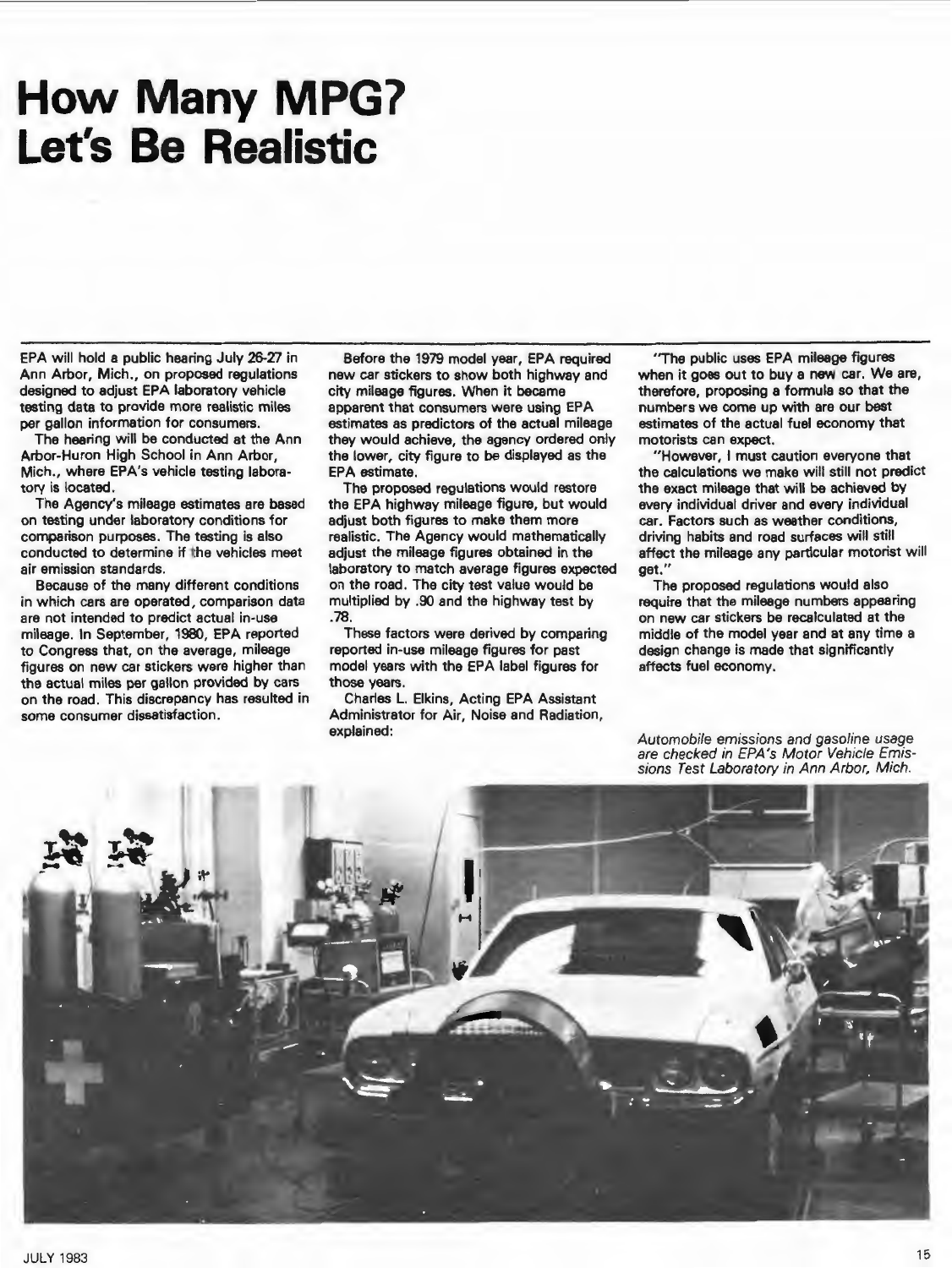## **The Return of**  <sup>11</sup>**An Extraordinary Public Servant''**

"EPA was fortunate to have, as its first Administrator, an extraordinary public servant who gave direction and momentum to the fledgling environmental agency.

-President Reagan describing William 0. Ruckelshaus, May 18, 1983.

ln taking office again recently as EPA Administrator, William D. Ruckelshaus assumed the first position in the federal government that he has held since his celebrated resignation as Deputy Attorney General from the Justice Department back in the Watergate days.

The irony of returning to the EPA where he served as the first Administrator has been lost on no one, least of all himself: "I am a little older. I don't see quite as well as I once did. Hopefully, I'm a little wiser, although you would have to check with my wife on that," he told an enthusiastic audience of agency employees prior to his confirmation, "At any rate, here we go again."

Some things don't change. In his first interview, granted to the Washington Post, Ruckelshaus is quoted as saying, "One of the things that strikes me in coming back here again [to EPA) is how hard these decisions are, particularly the ones that get up here, and how difficult it is to decide how [to) strike this balance."

Other things do change, however, particularly when compared to the recent past. Morale among employees, for

EPA employees reach to shake hands with Administrator Wilfiam D. Ruckelshaus on his return to the Agency.

![](_page_17_Picture_9.jpeg)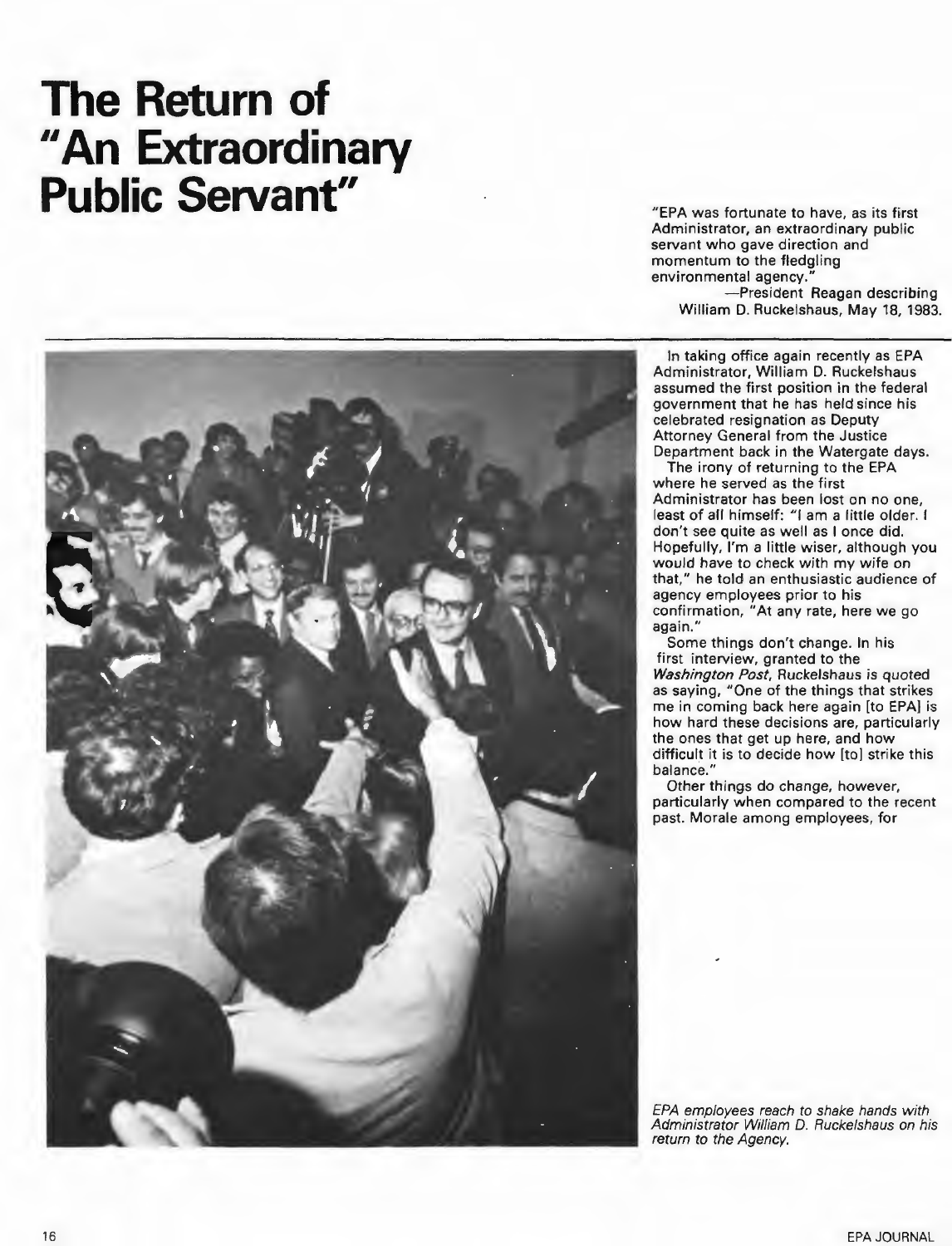instance, has steadily improved since the new Administrator's arrival. His appointment calendars are made public on a weekly basis. The agency again is endorsing full public participation in decision making. New appointees are slowly moving in, and some old ones are going.

One point that Ruckelshaus has made very clear is that he received the backing of President Reagan upon resuming the job of running the EPA. "The President has convinced me that he wants no abandonment of the goals of protection of the public health and of our natural environment," he has said.

Prior to returning to EPA, Ruckelshaus worked for Weyerhaeuser, a forest products company, in Tacoma, Washington, as senior vice-president for law and corporate affairs, responsible for policy setting and coordination of the company's key external relationships and its legal service functions.

Commenting on his return to EPA, Ruckelshaus said, "My job as EPA Administrator is the same today as it was when I held that job before and that is to represent the public interest to the best of my ability.

Ruckelshaus has been careful to excuse himself from any area of EPA that might create a conflict of interest with his prior activities. "Under the laws that have been passed in recent years," he said, "it's necessary for me to fill out more forms than EPA has paper. There are conflict of interest forms, financial forms, FBI checks. I ought to be able to pass that. When I left the FBI, I took my file with me," he joked. (Ruckelshaus served

as acting Director of the FBI when he first moved to the Department of Justice in 1973.)

President Reagan described Ruckelshaus as a man who "EPA was fortunate to have as its first Administrator, an extraordinary public servant who gave direction and momentum to the fledgling environmental agency. His assignment, not an easy one, was performed with dedication, integrity and a balanced understanding of the Nation's needs. He soon became known-and with good reason- as 'Mr. Clean.'"

Ruckelshaus was born in Indianapolis in 1932 and was graduated cum laude from Princeton University in 1957. His daughter Cathy-one of five children in his family-recently graduated from his Alma Mater. The new Administrator obtained his law degree from Harvard in 1960. Thereafter he practiced law and stayed active in politics back in Indiana until national politics beckoned.

The return of Ruckelshaus' wife Jill has generated almost as much ink in the Washington newspapers as his return. She is also a lawyer and remains politically active, serving on the U.S. Civil Rights Commission. She enjoys a reputation for being independent minded. When asked on a network morning news show about any possible differences of opinion between the

President and Jill, the EPA Administrator diplomatically responded that he wasn't going to be baited into that trap.

Old-time EPA hands have noted that Ruckelshaus looks trimmer and healthier than ever before. In fact, he has become an avid jogger. He also "gets away from it all" through bass fishing.

Surely a part of the reason Ruckelshaus elected to leave Seattle-a city to which he and Jill had become attached-was a genuine affection for EPA and its employees and a sense of pride in the agency's accomplishments. As he told the New York Times in an early interview, "There is no question that the air and water are appreciably cleaner than they were in 1970, and orders of magnitude cleaner than they would have been if there had been no laws."

Yet, he consistently has voiced a need for constructive regulatory reform: "Protecting human lives and our environment cannot be done in a vacuum," he's said. "Protection must be harmonized with other social goals, with goals involving our economy and the production of adequate energy ... The issue today isn't whether we are going to clean up, but how."

In his speech to the employees, the new Administrator returned the warmth that had been bestowed by his overwhelming reception and gave yet another clue as to why he had given up so much to come back: "My real reason for asking you here today is to start to convince the American people what I know in my heart-there is no finer group of public servants in this country than the employees of the EPA. It was true at the beginnng, and it's true now."

> Back Cover: A young osprey on its Chesapeake Bay nest stares intently at EPA photographer Steve Delaney.